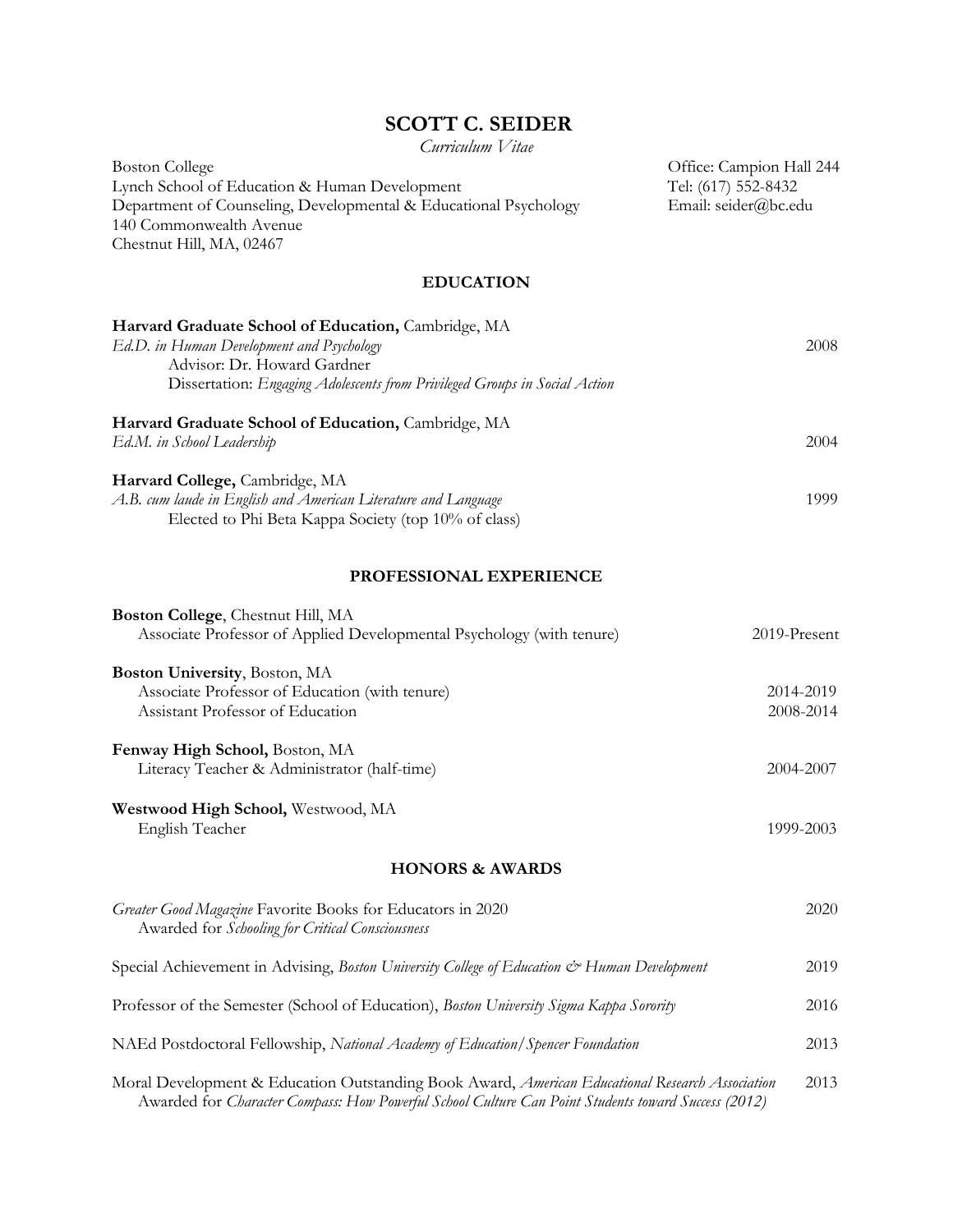# Seider, 2

| Community Builder Award, Phillips Brooks House Association Summer Urban Program                                                                                 | 2013 |
|-----------------------------------------------------------------------------------------------------------------------------------------------------------------|------|
| Moral Development & Education Outstanding Book Award, American Educational Research Association<br>Awarded for Shelter: Where Harvard Meets the Homeless (2010) | 2012 |
| Kuhmerker Dissertation Award, Association for Moral Education                                                                                                   | 2010 |
| Marquand Award for Exceptional Advising and Counseling, Harvard University                                                                                      | 2007 |
| Presidential Doctoral Fellowship, Harvard University                                                                                                            | 2004 |
| Pforzheimer Master's Fellowship, Harvard Graduate School of Education                                                                                           | 2003 |
| METCO Program Distinguished Service Award, Westwood Public Schools                                                                                              | 2000 |
| Richard G. and Henry R. Ames Award for Service and Leadership, <i>Harvard University</i>                                                                        | 1999 |
| Phi Beta Kappa, Harvard College                                                                                                                                 | 1999 |

# **EDITORIAL & ADVISORY BOARDS**

# **Academic Journals**

| Journal of Adolescent Research<br><b>Editorial Board</b>                                           | 2008-Present                      |
|----------------------------------------------------------------------------------------------------|-----------------------------------|
| Journal of Character Education<br><b>Editorial Board</b>                                           | 2010-Present                      |
| <b>Applied Developmental Science</b><br><b>Editorial Board</b>                                     | 2015-2018                         |
| Journal of College and Character<br>Contributing Editor                                            | 2009-2016                         |
| Foundations                                                                                        |                                   |
| Spencer Foundation<br>Small Research Grants Advisory Board<br>New Civics Initiative Advisory Board | 2013-2014, 2016-2018<br>2010-2012 |
| John Templeton Foundation<br>Character Virtues Development Advisory Board                          | 2014-2015                         |
| <b>Centers &amp; Organizations</b>                                                                 |                                   |
| EL (Expeditionary Learning) Education (New York, NY)<br>Research Advisory Board                    | 2016-Present                      |
| Character.Org (Washington DC)<br><b>Education Advisory Council</b>                                 | 2013-Present                      |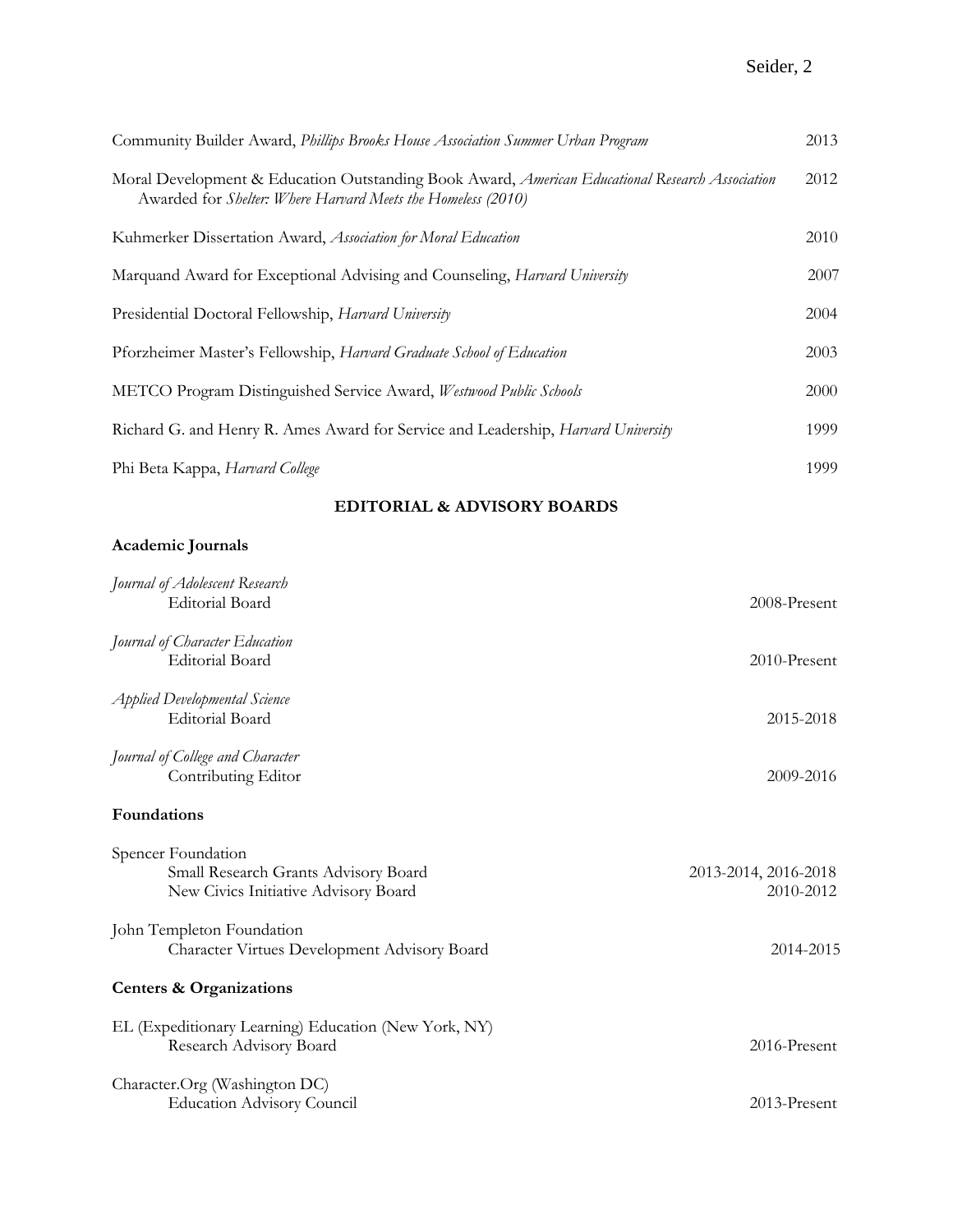| <b>RESEARCH GRANTS</b>                                                                                                                                            |              |  |
|-------------------------------------------------------------------------------------------------------------------------------------------------------------------|--------------|--|
| Moral Foundations of Education Project (UVA Institute for Advanced Studies in Culture)<br>Advisory Board                                                          | 2013-2016    |  |
| Character Development in Adolescence Project (UPenn/Stanford)<br>Advisory Board                                                                                   | 2014-2016    |  |
| Youth Organizing Trajectories: Critical Consciousness, Developmental Competencies<br>and School Engagement (Brown University/Univ. of Michigan)<br>Advisory Board | 2017-2020    |  |
| Formative Leadership Education Project (Boston College)<br>Advisory Board                                                                                         | 2021-Present |  |
| <b>Research Studies</b>                                                                                                                                           |              |  |
| Milton Anti-Racist Coalition<br>Ad hoc Educator Advisory Committee                                                                                                | 2020-Present |  |
| Center for Character & Social Responsibility (Boston University)<br>Advisory Board                                                                                | 2008-2019    |  |
| Society for the Study of Emerging Adulthood<br>Advisory Board                                                                                                     | 2009-2011    |  |
| Youth to Youth (Y2Y) Harvard Square (Cambridge, MA)<br>Advisory Board                                                                                             | 2014-Present |  |
| WBUR Circle Round Podcast (Boston, MA)<br>Advisory Board                                                                                                          | 2017-2019    |  |
| Catalyst Public Schools (Bremerton, WA)<br>Advisory Board                                                                                                         | 2019-Present |  |
| Sposato Graduate School of Education (Boston, MA)<br>Program Advisory Board                                                                                       | 2019-Present |  |
| Center for Parent & Teen Communication (Children's Hospital-PA)<br>Advisory Board                                                                                 | 2016-Present |  |

# *Principal Investigator,* "Exploring the intersections of formative education and social justice 2021-2022 Through crew." *Boston College Research for Formative Education Grant*. (\$14,694) *Principal Investigator,* "The development of critical consciousness in adolescents attending 2016-2020 no excuses and progressive urban charter high schools." *Spencer Foundation* (with Daren Graves, Co-PI) (\$350,000). *Principal Investigator,* "Critical consciousness combines civic, intellectual, and performance 2015-2017

character virtues to foster positive youth development." *John Templeton Foundation* (with Daren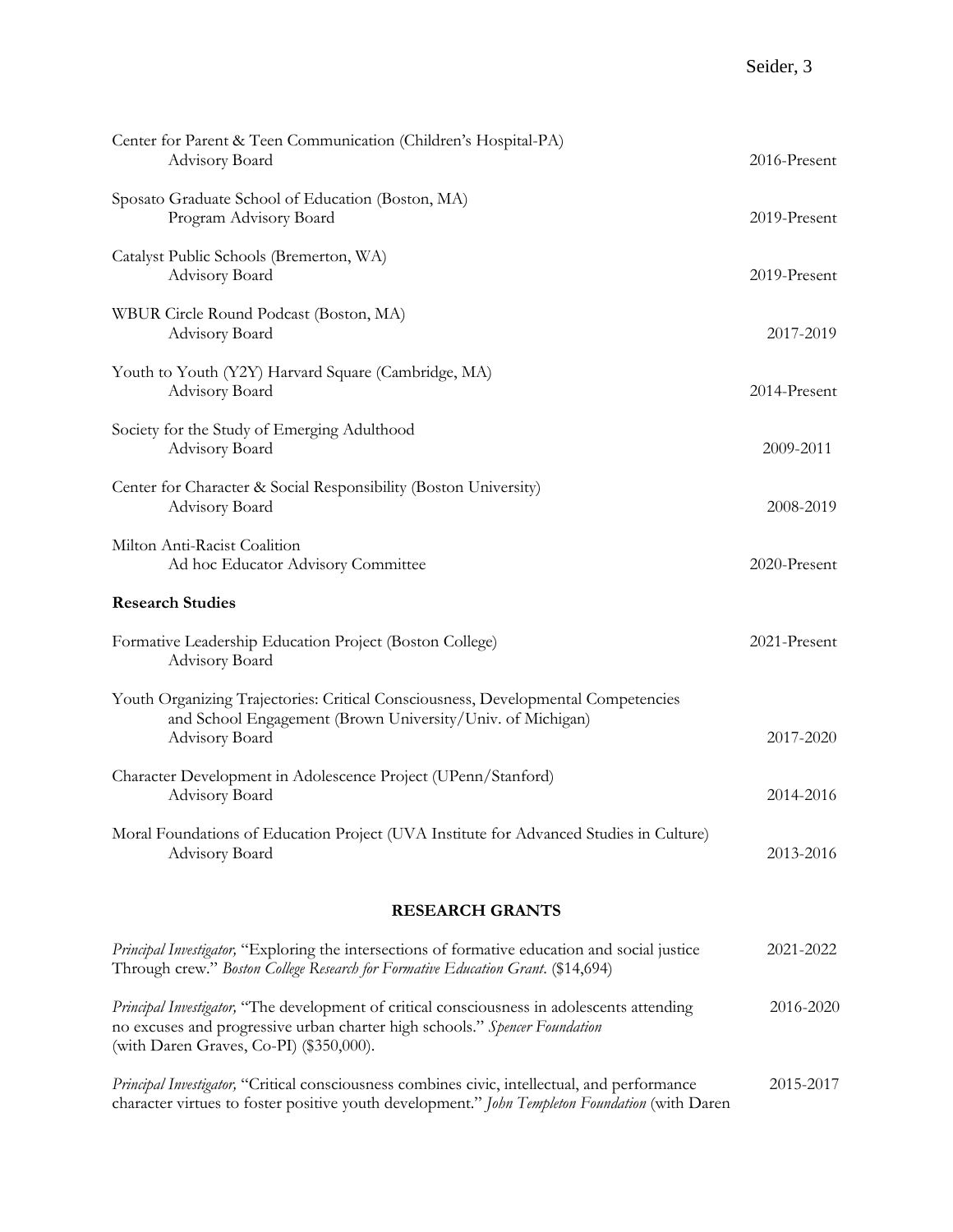Graves, co-PI) (\$421,590).

| Principal Investigator, "Developing curiosity in adolescents through the Question<br>Formulation Technique." John Templeton Foundation (with Shelby Clark, Co-PI) (\$153,132).          | 2015-2017 |
|-----------------------------------------------------------------------------------------------------------------------------------------------------------------------------------------|-----------|
| Evaluator, "Intellectual Virtues Academy High School." John Templeton Foundation<br>(with Shelby Clark, Co-Evaluator & Jason Baehr, PI) (\$2,013,287).                                  | 2015-2018 |
| Mentor, "The development of critical consciousness in urban adolescents." Boston<br>University Undergraduate Research Opportunities Program (\$8,000)                                   | 2014      |
| Principal Investigator, "The impact of urban charter schools on the critical consciousness<br>of marginalized youth." National Academy of Education Postdoctoral Fellowship (\$55,000). | 2013-2015 |
| Mentor, "Investigating diverse approaches to character development in schools,"<br>Boston University Undergraduate Research Opportunities Program (\$4,000)                             | 2011      |
| Co-Principal Investigator, "The health benefits of pro-social behavior." Canadian<br>Institute of Health Research. (with Elizabeth Dunn, PI) (\$173,194).                               | 2011-2014 |
| Principal Investigator, "Investigating the impact of ethical philosophy upon the civic identity<br>and actions of urban adolescents." Spencer Foundation (\$38,700).                    | 2010-2012 |
| Mentor, "The impact of community service learning upon American college students." Boston<br>University Undergraduate Research Opportunities Program (\$8,000)                          | 2009      |
| Principal Investigator, "Social justice in the suburbs: Engaging privileged youth in social<br>action." Harvard Graduate School of Education Advanced Dissertation Grant (\$12,000)     | 2007-2008 |

# **PUBLICATIONS**

( $* =$  postdoctoral supervisee;  $**$ graduate student supervisee;  $*** =$  undergraduate student supervisee; †first and second authors contributed equally to this paper)

# **Books**

**Seider, S.**, and Graves, D. (2020). *Schooling for critical consciousness: Engaging Black and Latinx youth in analyzing, navigating, and challenging racial injustice.* Cambridge, MA: Harvard Education Press.

**Seider, S.** (2012). *Character Compass: How powerful school culture can point students toward success.* Cambridge, MA: Harvard Education Press.

**Seider, S.** (2010). *Shelter: Where Harvard meets the homeless.* New York, NY: Continuum.

# **Edited Books & Journal Special Issues**

**Seider, S.**, Jayawickreme, E., & Lerner, R. (Eds.) (2017). Character development in adolescence: Theoretical and empirical bases [Special Issue]. *Journal of Youth & Adolescence, 46*(6).

**Seider, S.**, & Butin, D. (Eds.) (2012). The future of community engagement in higher education [Special Issue]. *Journal of College & Character*, *13*(1).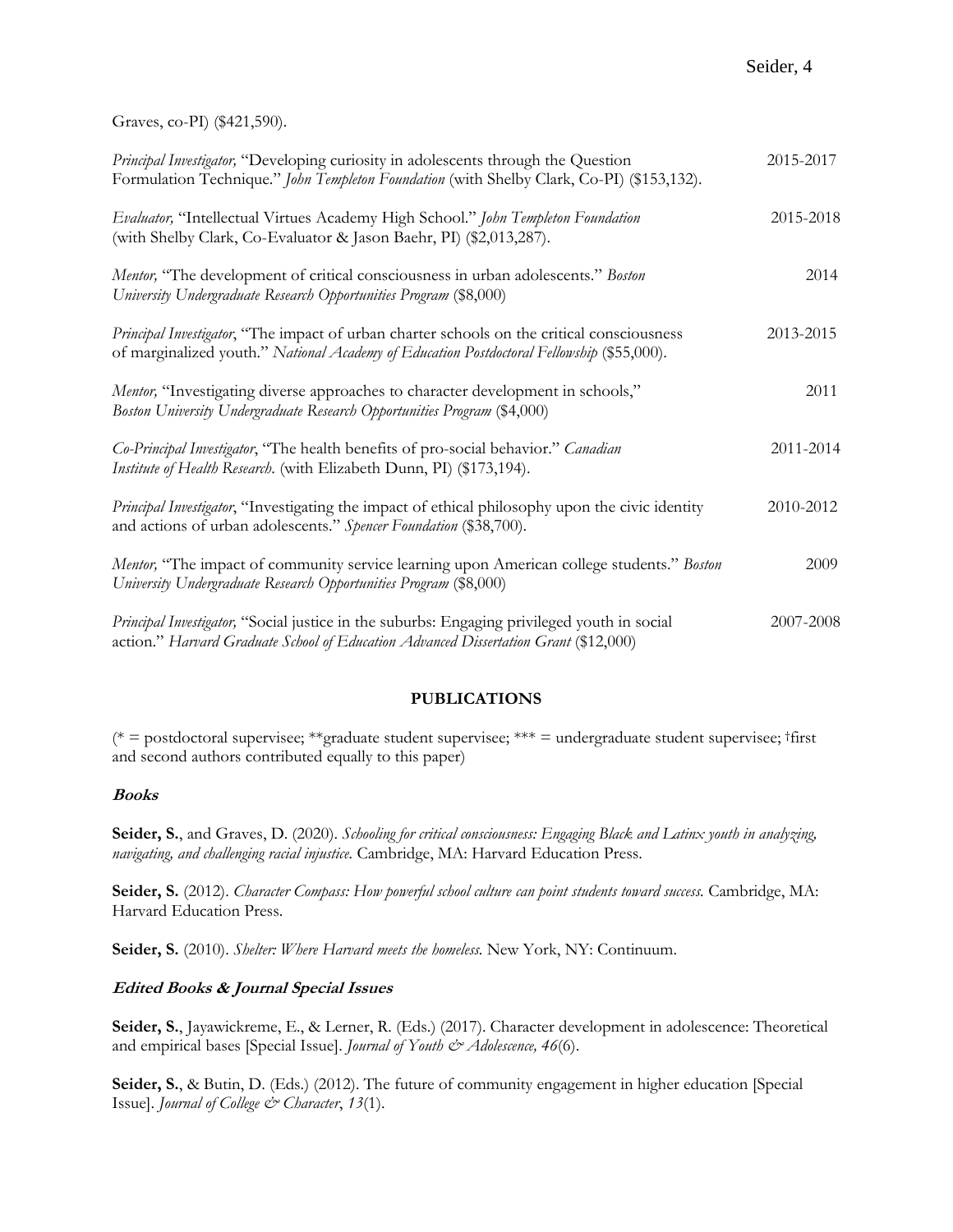Butin, D., & **Seider, S.** (Eds.) (2012). *The engaged campus: Certificates, minors and majors as the new community engagement.* New York, NY: Palgrave MacMillan.

### **Refereed Articles**

**Seider, S.**, Graves, D., & \*Diaz, B. (in press). The development of awareness of racism in adolescents of color over four years of high school. *Journal of Community Psychology.*

**Seider, S.**, Graves, D., \*Kelly, L., El-Amin, E., \*Clark, S., \*\*Soutter, M., \*\*Jennett, P, & \*\*Tamerat, J. (in press). The development of critical consciousness in adolescents of color attending "opposing" schooling models. *Journal of Adolescent Research.* 

†**Seider, S., \***Clark, S., & Graves, D. (2020). The development of critical consciousness and its relation to academic achievement in adolescents of color. *Child Development, 91*(2), 451-474*.*

\*Clark, S., & **Seider, S.** (2020). The role of curiosity in the sociopolitical development of Black and Latinx adolescents. *Journal of Research on Adolescence, 30*(1), 189-202.

**Seider, S.**, \*Kelly, L., \*Clark, S., \*\*Jennett, P., Graves, D., El-Amin, A., \*\*Soutter, M., \*\*\*Malhotra, S. & \*\*\*Cabral, M. (2020). Fostering the sociopolitical development of African American and Latinx adolescents to analyze and challenge racial and economic inequality. *Youth & Society*, 52(5), 756-794.

**Seider, S.**, \*Clark, S., Graves, D., \*Kelly, L., El-Amin, A., \*\*Soutter, M, & \*\*Jennett, P. (2019). Black and Latinx adolescents' developing beliefs about poverty and associations with their awareness of racism. *Developmental Psychology, 55*(3), 509-524.

\*\*Clark, S., Harbaugh, A., & **Seider, S.** (2019). Teaching questioning fosters adolescent curiosity: Analyzing impact through multiple-group structural equation modeling. *Applied Developmental Science*. Online first at https://www.tandfonline.com/loi/hads20

\*\*Clark, S., Harbaugh, A., & **Seider, S.** (2019). Cultivating classroom curiosity: A mixed-methods investigation of the impact of a question-brainstorming intervention on adolescent curiosity. *Journal of Adolescence, 75,* 98-112*.*

Seider, S., Graves, D., El-Amin, A., \*\*Soutter, M., \*\*Tamerat, J., \*\*Jennett, P., \*\*Clark, S., \*\*\*Johannsen, J., & \*\*\*Malhotra, S. (2018). Developing sociopolitical consciousness of race and class inequality in adolescents attending progressive and no excuses urban charter high schools. *Applied Developmental Science, 22*(3), 169-187*.* 

**Seider, S., \*\***Tamerat, J., \*\*Clark, S., & \*\*Soutter, M. (2017). Investigating adolescents' critical consciousness development through a character framework. *Journal of Youth & Adolescence*, 46(6), 1162-1168.

**Seider, S.**, Jayawickreme, E., & Lerner, R. (2017). Theoretical and empirical bases of character development in adolescence: A view of the issues. *Journal of Youth & Adolescence*, 46(6), 1149-1152.

\*\*Clark, S., & **Seider, S.** (2017). Developing critical curiosity in adolescents. *Equity & Excellence in Education*, *50*(2), 125-141.

Whillans, A.V., **Seider, S.**., Dwyer, R., Chen, L., \*\*Novick, S., \*\*\*Gramigna, K.J., \*\*\*Mitchell, B.A., Salvei, V., Dickerson, S.S., & Dunn, E.W. (2016). Does volunteering improve well-being and physical health? *Comprehensive Results in Social Psychology, 1*(1-3), 35-50.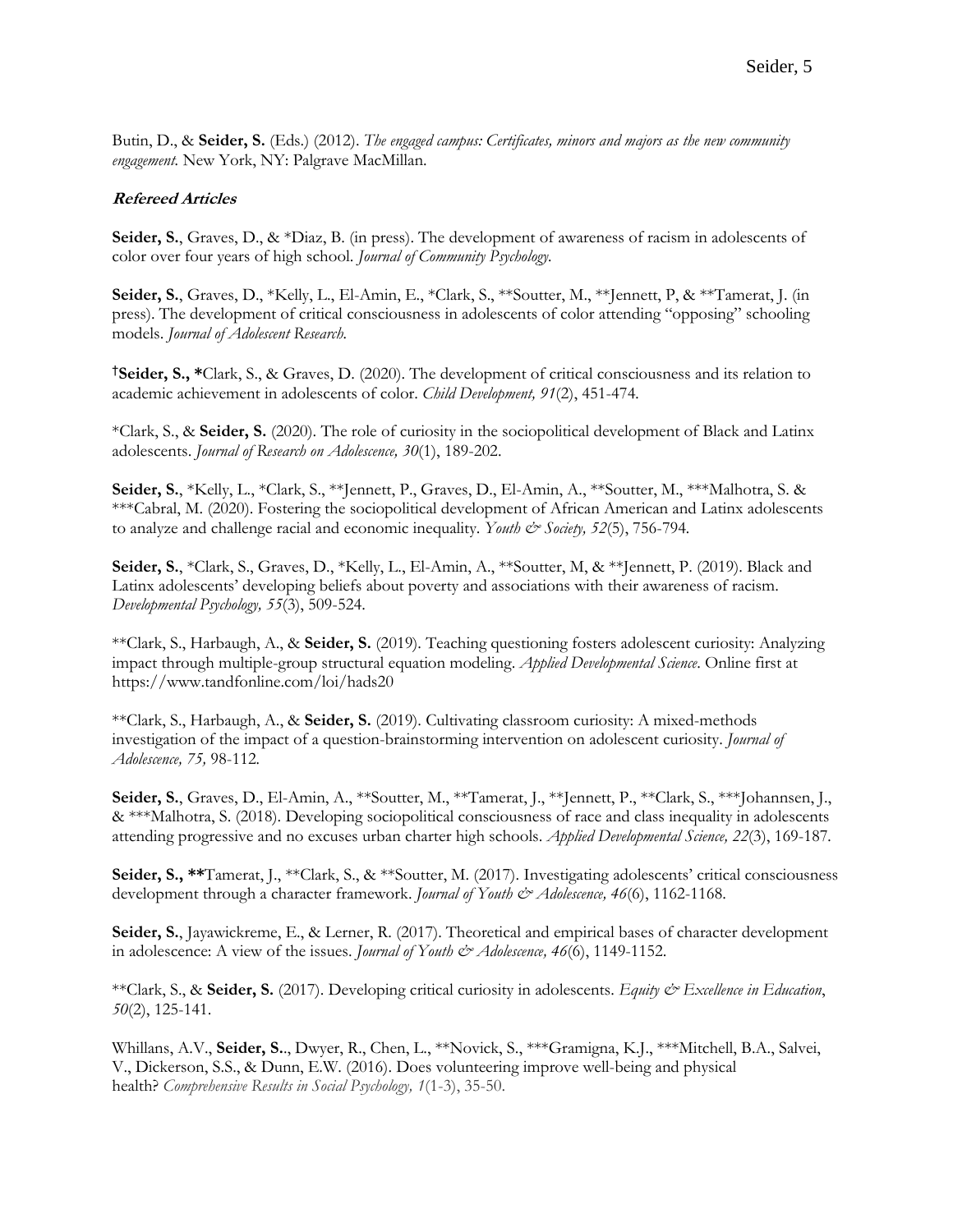**Seider, S.**, Graves, D., El-Amin, A., \*\*Clark, S., \*\*Soutter, M., \*\*Tamerat, J., \*\*Jennett, P., \*\*\*Gramigna, K., \*\*\*Yung, J, \*\*\*Kenslea, M. & \*\*Sklarwitz, S. (2016). Preparing adolescents attending progressive and no excuses urban charter high schools to analyze, navigate, and challenge race and class inequality. *Teachers College Record*, *118*(12), 1-54.

**Seider, S.**, \*\*Novick, S., & \*\*\*Gomez, J. (2013). The effects of privileging the moral or performance character development of urban adolescents. *Journal of Early Adolescence, 33*(6), 784-818.

**Seider, S.**, Gilbert, J., \*\*Novick, S., & \*\*\*Gomez, J. (2013). The role of moral and performance character strengths in predicting achievement and conduct among urban middle school students. *Teachers College Record*, *115*(8), 1-19.

**Seider, S.**, \*\*Novick, S., & \*\*\*Gomez, J. (2013). Cultivating the academic integrity of urban adolescents with ethical philosophy programming. *Peabody Journal of Education*, *88*(2), 142-158.

**Seider, S.**, Huguley, J., & \*\*Novick, S. (2013). College students, diversity and community service learning. *Teachers College Record*, *115*(3), 1-44.

**Seider, S.** (2012). The influence of parental support upon the community service learning experiences of American college students. *Education, Citizenship & Social Justice, 7(3)*, 271-288.

**Seider, S.**, \*\*\*Rabinowicz, S., & \*\*\*Gillmor, S. (2012). Differential outcomes for American college students engaged in community service learning involving youth and adults. *Journal of Experiential Education, 35*(3), 447- 463.

**Seider, S.**, \*\*\*Gillmor, S., & \*\*\*Rabinowicz, S. (2012). The impact of community service learning upon the expected political voice of participating college students. *Journal of Adolescent Research*, *27*(1), 44-77.

**Seider, S.**, \*\*\*Rabinowicz, S., & \*\*\*Gillmor, S. (2011). The impact of philosophy and theology servicelearning experiences on the public service motivation of participating college students. *Journal of Higher Education*, *82*(5), 597-628.

**Seider, S.**, & Taylor, J. (2011). Broadening college students' interest in philosophical education through community service learning. *Teaching Philosophy*, *34*(3), 197-218.

**Seider, S.** (2011). The role of privilege *as* identity in adolescents' beliefs about homelessness, opportunity, and inequality. *Youth & Society*, 43(1), 333-364.

**Seider, S.** (2011). Deepening college students' interest in religion and theology through community service learning. *Teaching Theology & Religion*, *14*(3), 205-225.

**Seider, S.,** \*\*\*Gillmor, S., & \*\*\*Rabinowicz, S. (2011). The impact of community service learning upon the worldviews of business majors versus non-business majors at an American university. *Journal of Business Ethics*, *98*(3), 485-504.

**Seider, S.**, \*\*\*Rabinowicz, S., & \*\*\*Gillmor, S. (2011). Changing American college students' conceptions of poverty through community service learning. *Analyses of Social Issues & Public Policy*, 11(1), 105-126.

**Seider, S.**, \*\*\*Gillmor, S., & \*\*\*Rabinowicz, S. (2010). Complicating college students' conception of the American Dream through community service learning. *Michigan Journal of Community Service Learning*, *17*(1), 5- 19.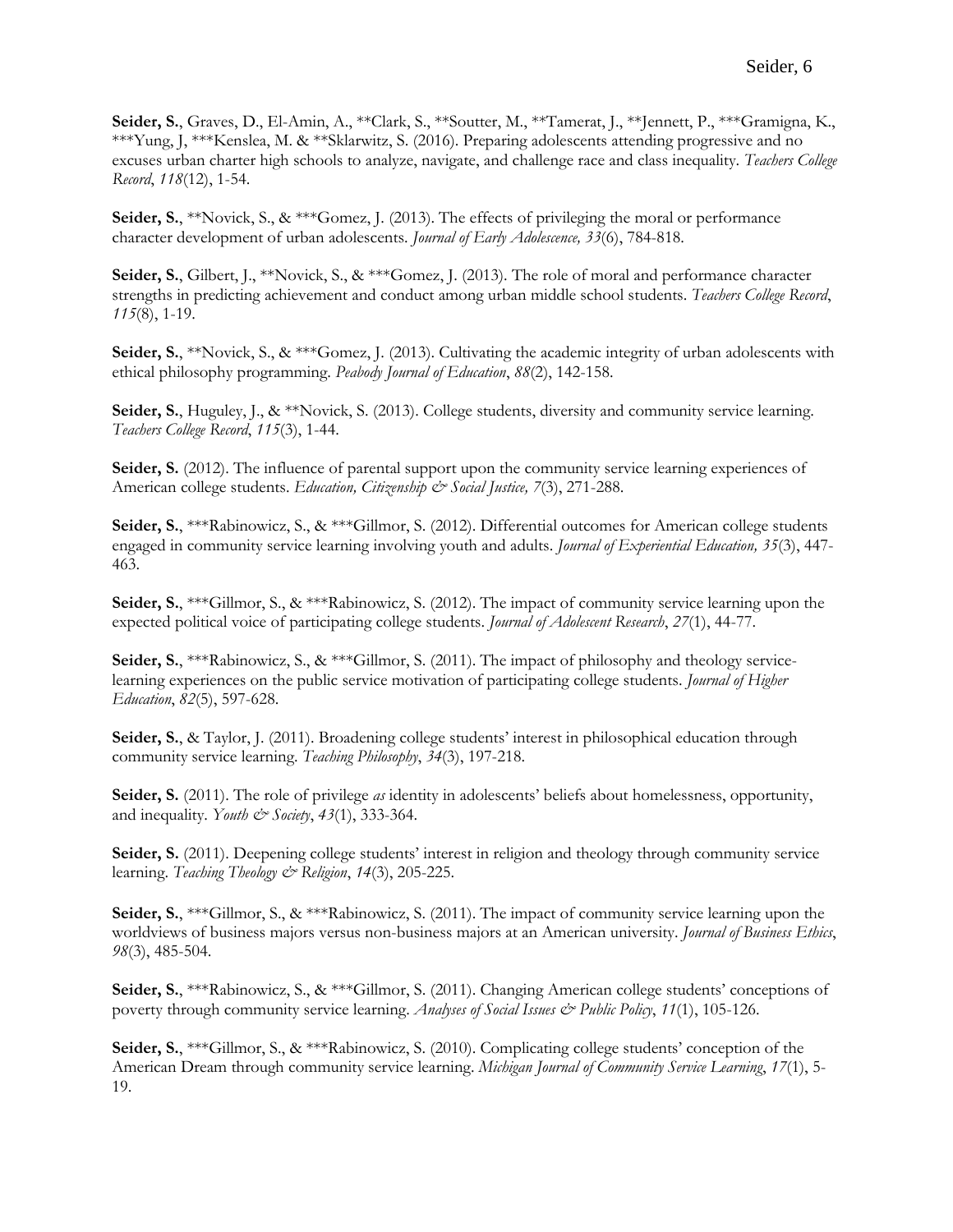**Seider, S.**, & Huguley, J. (2009). Aspiring teachers, urban youth, and conflicting perspectives on the social contract. *Equity & Excellence in Education, 42*(3) 294-312.

**Seider, S.** (2009). The trouble with teaching ethics on trolley cars or train tracks. *Journal of Moral Education*, *38*(2), 219-236.

Davis, K., **Seider, S.**, & Gardner, H. (2009). When false representations ring true (and when they don't). *Social Research*, *75*(4), 1085-1108.

**Seider, S.** (2009). Overwhelmed and immobilized: Raising the consciousness of privileged young adults about world hunger and poverty. *International Studies Perspectives*, *10*(1), 60-76.

Seider, S. (2008). 'Bad things could happen': How fear impedes the development of social responsibility in privileged adolescents, *Journal of Adolescent Research*, *23*(6), 647-666.

Seider, S. (2008). Resisting obligation: How privileged adolescents conceive of their responsibilities to others. *Journal of Research in Character Education*, *6*(1), 3-19.

**Seider, S.**, Davis, K., & Gardner, H. (2007). Good work in psychology. *The Psychologist*, *20*(11), 672-676.

**Seider, S.** (2007). Catalyzing a commitment to community service in emerging adults. *Journal of Adolescent Research*, *22*(6), 612-639.

**Seider, S.** (2007). Frame-changing experiences and the freshman year: Catalyzing a commitment to servicework and social action. *Journal of College & Character*, *8*(2), 1-18.

**Seider, S.** (2006). Frame-changing experiences: A key to the development of a commitment to service-work and social action in young adults. *Journal for Civic Commitment*, *4*(2), 1-14.

# **Handbook Chapters**

**Seider, S.**, El-Amin, A., & \*Kelly, L. (2020). The development of critical consciousness. In L. Arnett Jensen (Ed.), *Oxford handbook of moral development: An interdisciplinary perspective* (pp. 360-385). Oxford, UK: Oxford University Press.

**Seider, S.**, \*\*Soutter, M. & \*\*Clark, S. (2016). The role of character development in fostering student success at school. In K. Wentzel & G. Ramani (Eds.), *Handbook on social influences on social-emotional, motivational and cognitive outcomes in school contexts* (pp. 293-311). Hoboken, NJ: Wiley-Blackwell.

Davis, K., Christodoulou, J., **Seider, S.**, & Gardner, H. (2011). Multiple intelligences theory. In R. Sternberg & S. Kaufman (Eds.). *Cambridge handbook of intelligence* (pp. 485-504). Cambridge, UK: Cambridge University Press.

#### **Articles for Practitioner Audience**

**Seider, S.**, \*Diaz, B., \*May, S., & Graves, D. (in press). How teachers and students challenge stock stories and uncover concealed stories about racism. *Educational Leadership (Online Exclusive)*.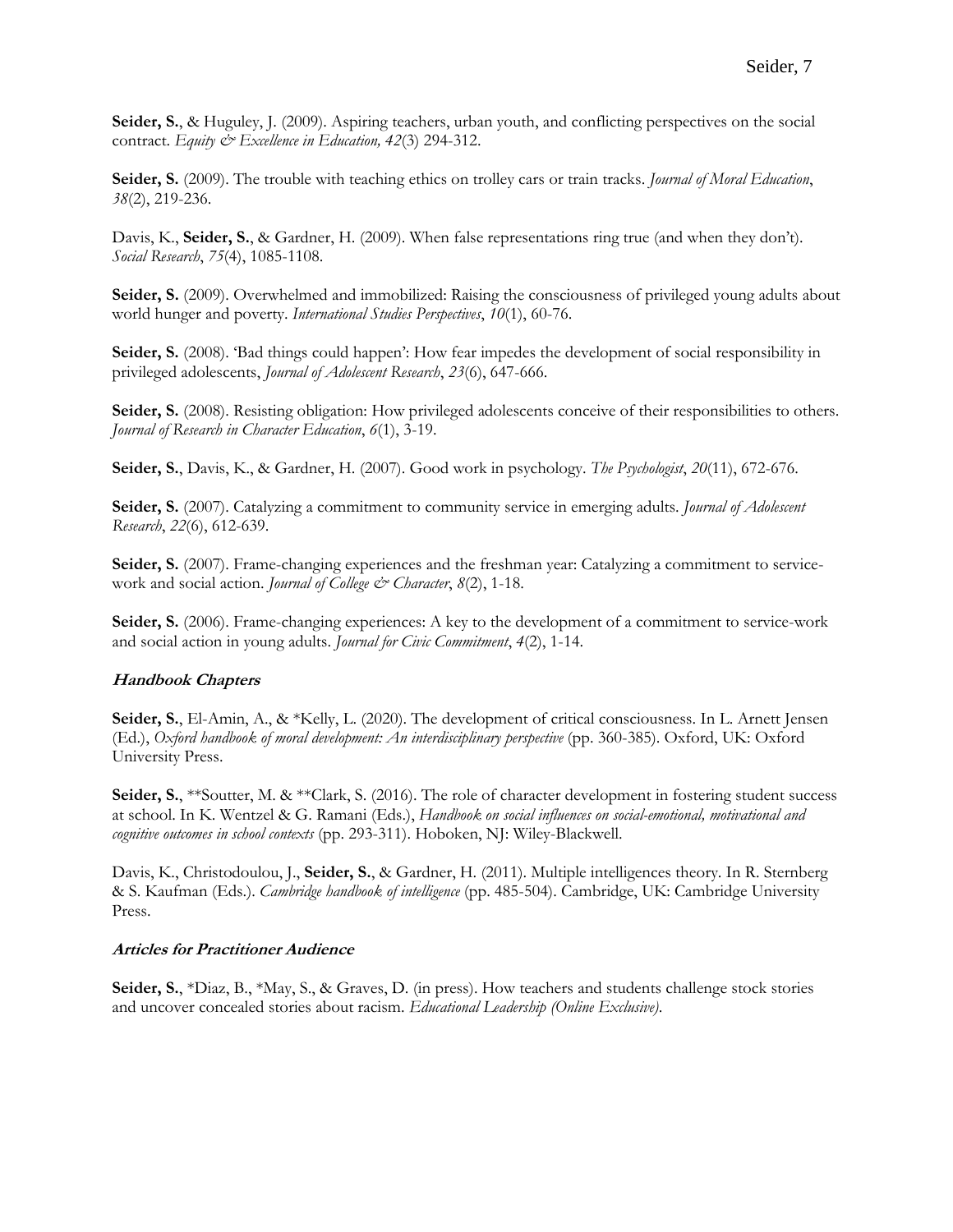**Seider, S.**, & Graves, D. (2020 March). Raise their voices: By fostering political agency, schools can ramp up students' civic knowledge and engagement. *Educational Leadership, 77*(6), 36-40.

**Seider, S.,** & Graves, D. (2020 January). Making SEL culturally competent: Teaching students about oppression and critical consciousness is a vital component of social-emotional learning. *Edutopia.* [https://www.edutopia.org/article/making-sel-culturally-competent.](https://www.edutopia.org/article/making-sel-culturally-competent)

El-Amin, A., **Seider, S.,** Graves, D., \*\*Tamerat, J., \*\*Clark, S., \*\*Soutter, M., \*\*\*Johannsen, J., & \*\*\*Malhotra, S. (2017 February). Critical consciousness: A key to student achievement. *Phi Delta Kappan,* 18- 23*.*

**Seider, S.** (2016). For students, by students: The third student-run homeless shelter. *Journal of College & Character, 17*(4), 278-282.

**Seider, S.,** \*\*Clark, S., & \*\*Soutter, M. (2015). A critically conscious approach to fostering the college-going success of students from underrepresented groups. *Journal of College & Character*, 16(4), 253-262.

\*\*Clark, S. & **Seider, S.** (2014). Engaging college students and cadets in training tomorrow's leaders of character. *Journal of College & Character*, 15(4), 1-6.

\*\*Soutter, M. & **Seider, S.** (2013). College access, student success, and the *new* character education. *Journal of College & Character*, *14*(4), 351-356.

**Seider, S.** (2013). Effort determines success at Roxbury Prep. *Phi Delta Kappan*, *95*(2), 28-32.

Seider, S. (2013). Two key strategies for enhancing community service learning. *Journal of College & Character*, *14*(1), 79-84.

**Seider, S.** (2012). The second student-run homeless shelter. *Journal of College & Character*, *13*(3), 1-6.

**Seider, S.**, & Butin, D. (2012). Introduction to special issue on 'The Future of Community Engagement in Higher Education.' *Journal of College & Character*, *13*(1), 1-6.

**Seider, S.**, & \*\*Novick, S. (2011). Life lessons from the philosophers: A Boston school does its part to close the achievement gap. *Educational Leadership*, *69*(1), 74-78.

**Seider, S.**, & Hillman, A. (2011). Challenging privileged college students' 'othering' language in community service learning. *Journal of College & Character*, 12(3), 1-7.

\*\*Novick, S., **Seider, S.**, & Huguley, J. (2011). Engaging college students from diverse backgrounds in community service learning. *Journal of College & Character*, 12(1), 1-8.

**Seider, S.** (2010). Developing the ethical minds of gifted adolescents. *Gifted Education International*, 27*(2),* 132- 148.

**Seider, S.** (2010). Educating for lives of purpose: College student volunteers reflect on high school service. *Journal of College & Character*, *11*(3), 1-7.

**Seider, S.** (2010). College students, creative non-violence, and social enterprise: Community service changes with the times. *Journal of College & Character*, 11(2), 1-9.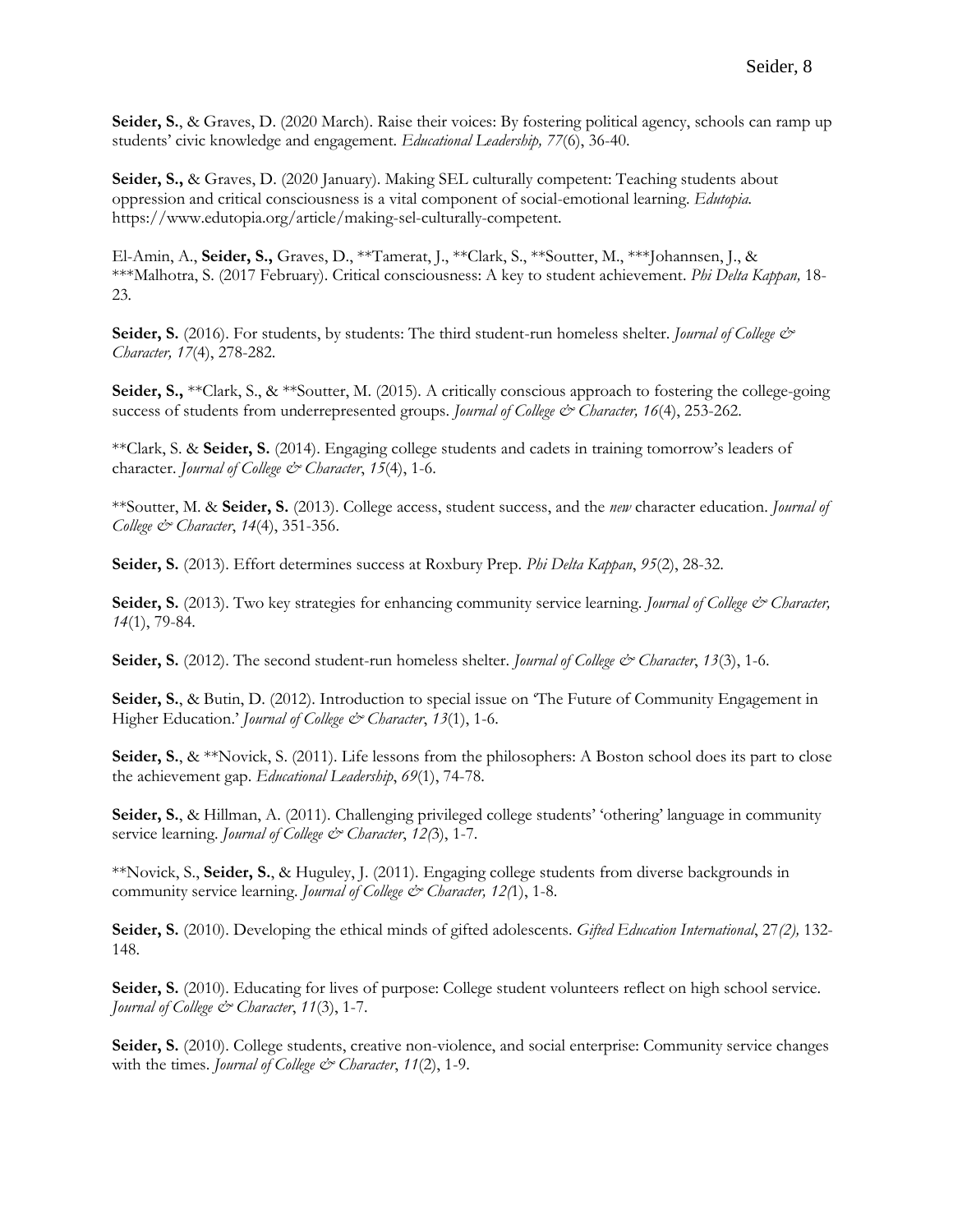**Seider, S.** (2009). Social justice in the suburbs: Challenges to engaging privileged youth in social action. *Educational Leadership, 66*(8), 54-58.

- **Seider, S.**, & Gardner, H. (2009). The fragmented generation. *Journal of College & Character*, *10*(4), 1-4. Reprinted in *Discovering arguments: An introduction to critical thinking, Writing, and Style*. W. Palmer (Ed.), Pearson, 2011.
- **Seider, S.** (April-May, 2009). An educator's journey towards multiple intelligences. *Edutopia*, 26-30. Reprinted in *Human development, 39th edition.* K. Freiberg (Ed.), McGraw-Hill, 2011.

**Seider, S.** (2009). Tiers of understanding at the Harvard Square Homeless Shelter. *Journal of College & Character*, *10*(6), 1-6.

**Seider, S.**, & Geiger, R. (April-May, 2009). MI in action: Teachers are taking multiple intelligences theory to heart. *Edutopia*, 28.

**Seider, S.**, \*\*\*Gillmor, S., \*\*\*Leavitt, J., & \*\*\*Rabinowicz, S. (2009). Puzzling over community service and reflection. *Journal of College & Character*, 10(7), 1-8.

**Seider, S.** (2008). Lessons from a hunger strike at Harvard. *Journal of College & Character*, *9*(3), 1-8.

**Seider, S.** (Spring-Summer, 2006). Always on: Everyday ethical interactions in the classroom. *Greater Good*, *3*(1), 21.

**Seider, S.** (2005). Framework experiences: A key to the development of social responsibility in young adults. Good Work Project Report Series No. 36. Cambridge, MA: Harvard University.

#### **Book Chapters**

**Seider, S.** (2016). Developing the respectful and ethical minds of adolescents and emerging adults. In M. Kornhaber & E. Winner (Eds.), *Mind, work and life: A festschrift on the occasion of Howard Gardner's 70th birthday.*  Madrid, Spain: Ediciones Mundi Book.

\*\*Sklarwitz, S., \*\*Fields, S., **Seider, S.**, and Didier, B. (2015). Changing attitudes, motivation action: Global citizenship identity among privilege adolescents. In J. Harshman & M. Merryfield (Eds), *Research in Global Citizenship Education* (pp. 189-214). Charlotte, NC: Information Age Press.

**Seider, S.**, & \*\*Novick, S. (2012). Measuring the impact of community service learning: A toolkit for robust program evaluation. In D. Butin & S. Seider (Eds.), *The engaged campus: Certificates, minors and majors as the new community engagement* (pp. 131-152)*.* New York, NY: Palgrave MacMillan.

\*\*Redmond, T., & **Seider, S.** (2012). Video games and prosocial learning. In N. Seel (Ed.), *Encyclopedia of the sciences of learning* (pp. 3401-3403). New York, NY: Springer.

Koo, G., & **Seider, S.** (2010). Video games for pro-social learning. In K. Schrier & D. Gibson (Eds.). *Ethics and game design: Teaching values through play* (pp. 16-34). New York: IGI Global.

**Seider, S.**, Davis, K., & Gardner, H. (2009). Morality, ethics and good work: Young people's respectful and ethical minds. In D. Ambrose & T. Cross (Eds.), *Morality, ethics and gifted minds* (pp. 209-223). New York, NY: Springer.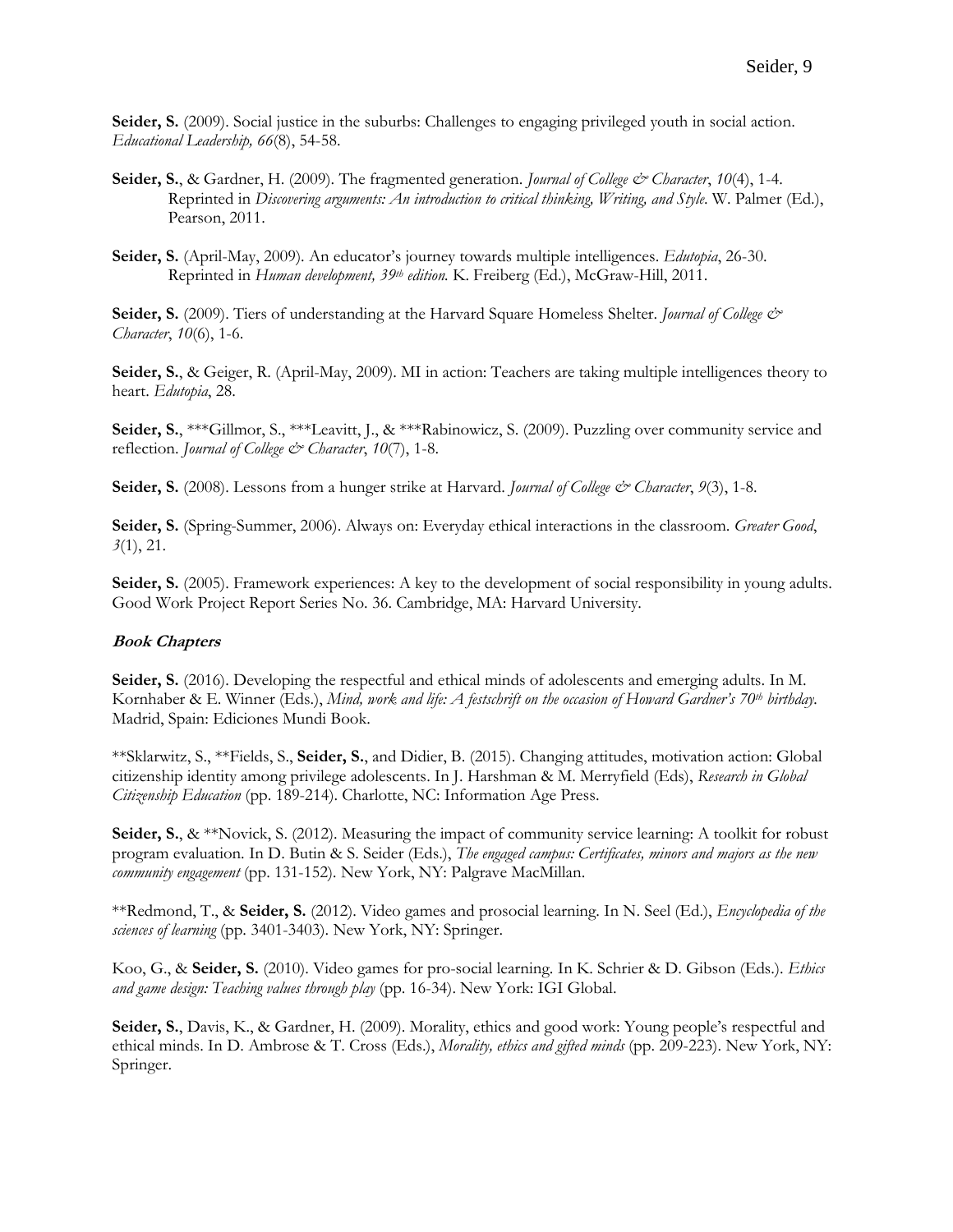**Seider, S.** (2009). Multiple intelligences. In B. Kerr (Ed.), *Encyclopedia of giftedness, creativity and talent* (pp. 604- 607)*.* Thousand Oaks, CA: Sage Publications.

**Seider, S.**, & Gardner, H. (2008). The theory of multiple intelligences. In E. Anderman (Ed.), *Psychology of classroom learning: An encyclopedia*. Farmington Hills, MI: Thomson Gale.

**Seider, S.** (2008). A biography of Howard Gardner. In E. Anderman (Ed.), *Psychology of classroom learning: An encyclopedia*. Farmington Hills, MI: Thomson Gale.

**Seider, S.** (2003). Service-learning. In M. Devins (Ed.), *Talbot's student planning book* (p. 31). Wellesley, MA: Dexter Publishing Company Inc.

# **Blog Posts**

Graves, D., & **Seider, S**. (2020 April 6). 'It's our right.' The opportunities gained by helping students of color practice resisting racism. *Voices in Education: Blog of Harvard Education Publishing.* http://www.hepg.org/blog.

**Seider, S.** (2016 November 9). What if trigger warnings are just good teaching? *Journal of College and Character Connexions Blog*. http://www.naspa.org/publications/journals/journal-of-college-and-character/newsletter

**Seider, S.** (2016 June 30). Critical consciousness complements grit. *Center for Collaborative Thought Leadership Blog*. http://www.cce.org/thought-leadership/blog/post/critical-consciousness-complements-grit

# **Book Reviews**

\*\*Clark, S. & **Seider, S.** (2013). Review of *Act your age! A cultural construction of adolescence* by N. Lesko, *Teachers College Record.* Date Published: August 16, 201[3 http://www.tcrecord.org](http://www.tcrecord.org/) ID Number 17218.

**Seider, S.** (2010). Review of *Tough choices for teachers: Ethical challenges in today's schools and classrooms* by R. Infantino & R. Wilke, *Journal of Moral Education*, *39*(4), 538-540.

**Seider, S.** (2010). Review of *Serving country and community: Who benefits from national service?* by P. Frumpkin & J. Jastrzab, *Teachers College Record*. Date Published: October 28, 2010 [http://www.tcrecord.org](http://www.tcrecord.org/) ID Number: 16220.

# **Works in Preparation**

\*May, S., **Seider, S.**, El-Amin, A., \*Diaz, B. & Graves, D. (revise & resubmit). Investigating Black and Latinx adolescents' developing commitment to antiracist activism.

Graves, D., El-Amin, A., & **Seider, S.** (under review). Tools of whiteness and teaching for critical consciousness. In E. Godfrey & L. Rapa (eds.), *Developing critical consciousness in youth: Context and settings.*  Cambridge University Press.

**Seider, S.**, \*\*Carpenter, A., \*\*Titchner, D., \*\*Xu, H., & \*\*Zheng, Y. (under review). Parenting across difference: How parents from different cultures and faiths share essential values with their children. *Greater Good*.

\*Lloyd, C., & **Seider, S.** (under review). In their own words: The role of the PULSE program in young adults' formation.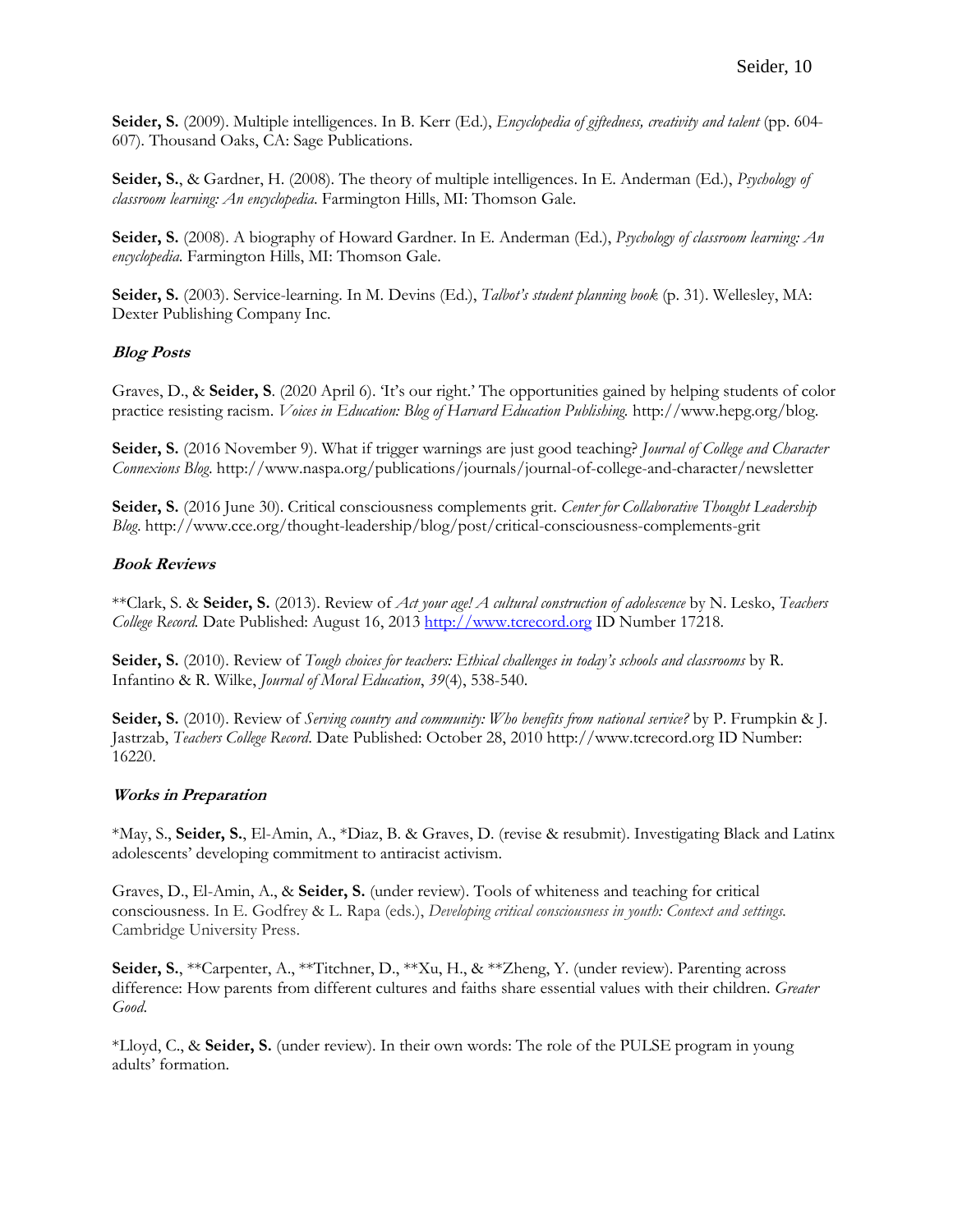\*Diaz, B., & \*May, S. & **Seider, S.** (under review). BIPOC adolescents' developing beliefs about poverty and opportunity in the United States.

Suzuki, S., May, S., & **Seider, S.** (in preparation). An analysis of associations between hope and critical consciousness using growth mixture modeling.

### **UNIVERSITY TEACHING**

| Boston College, Chestnut Hill, MA                                                       | $2019$ -Present |
|-----------------------------------------------------------------------------------------|-----------------|
| APSY7419: Applied Adolescent Development                                                |                 |
| APSY2041: Psychology of Adolescence<br>$\bullet$                                        |                 |
| APSY2243: Social Oppression & Transformation<br>$\bullet$                               |                 |
| EDUC2050: Transformative Teaching & Learning<br>$\bullet$                               |                 |
| EDUC9851: Qualitative Research Design<br>$\bullet$                                      |                 |
| <b>Boston University, Boston, MA</b>                                                    | 2008-2019       |
| DS502: Introduction to Adolescent Development<br>٠                                      |                 |
| CT534: A Practical Approach to Classroom Management<br>$\bullet$                        |                 |
| EN503: Lesson Design & Instruction in the Humanities                                    |                 |
| EN506: Curriculum, Materials, and Teaching Strategies in Secondary English<br>$\bullet$ |                 |
| LR732: Teaching Reading in Middle and Secondary Schools<br>$\bullet$                    |                 |
| Harvard University, Cambridge, MA                                                       | 2006-2015       |
| EDUC T210L: A Practical Approach to Classroom Management (summer term)                  |                 |
|                                                                                         |                 |

# **UNIVERSITY LEADERSHIP**

|  | Boston University, Boston, MA |  |  |
|--|-------------------------------|--|--|
|--|-------------------------------|--|--|

| • Curriculum & Teaching Program Director              | 2016-Present    |
|-------------------------------------------------------|-----------------|
| • Secondary Education Faculty Director                | 2013-2016       |
| • English Education Program Director                  | 2008-2013       |
| • BU-Teach For America Partnership Steering Committee | $2010$ -Present |

#### **ADDITIONAL PROFESSIONAL SERVICE**

#### **Service to Professional Field**

- Ad hoc reviewer (journals): *American Educational Research Journal, American* 2008-Present *Journal of Community Psychology, Applied Developmental Science, Child Development, Child Development Perspectives, Education, Citizenship, & Social Justice, Equity and Excellence in Education, Human Development, International Journal of Educational Research, International Journal of Qualitative Studies in Education, International Studies Perspectives, Journal of Adolescent Research, Journal of Adult Development, Journal of Applied Social Psychology, Journal of College & Character, Journal of Education, Journal of Moral Education, Journal of Research on Adolescence, Journal of Research in Character Education, Journal of Youth & Adolescence, Journal of Youth Development, Michigan Journal of Community Service Learning, Peabody Journal of Education, Research in Human Development, The New Educator, Youth & Society*
- Ad hoc reviewer (foundations): *Spencer Foundation, John Templeton Foundation,* 2010-Present *John Templeton World Charity Foundation*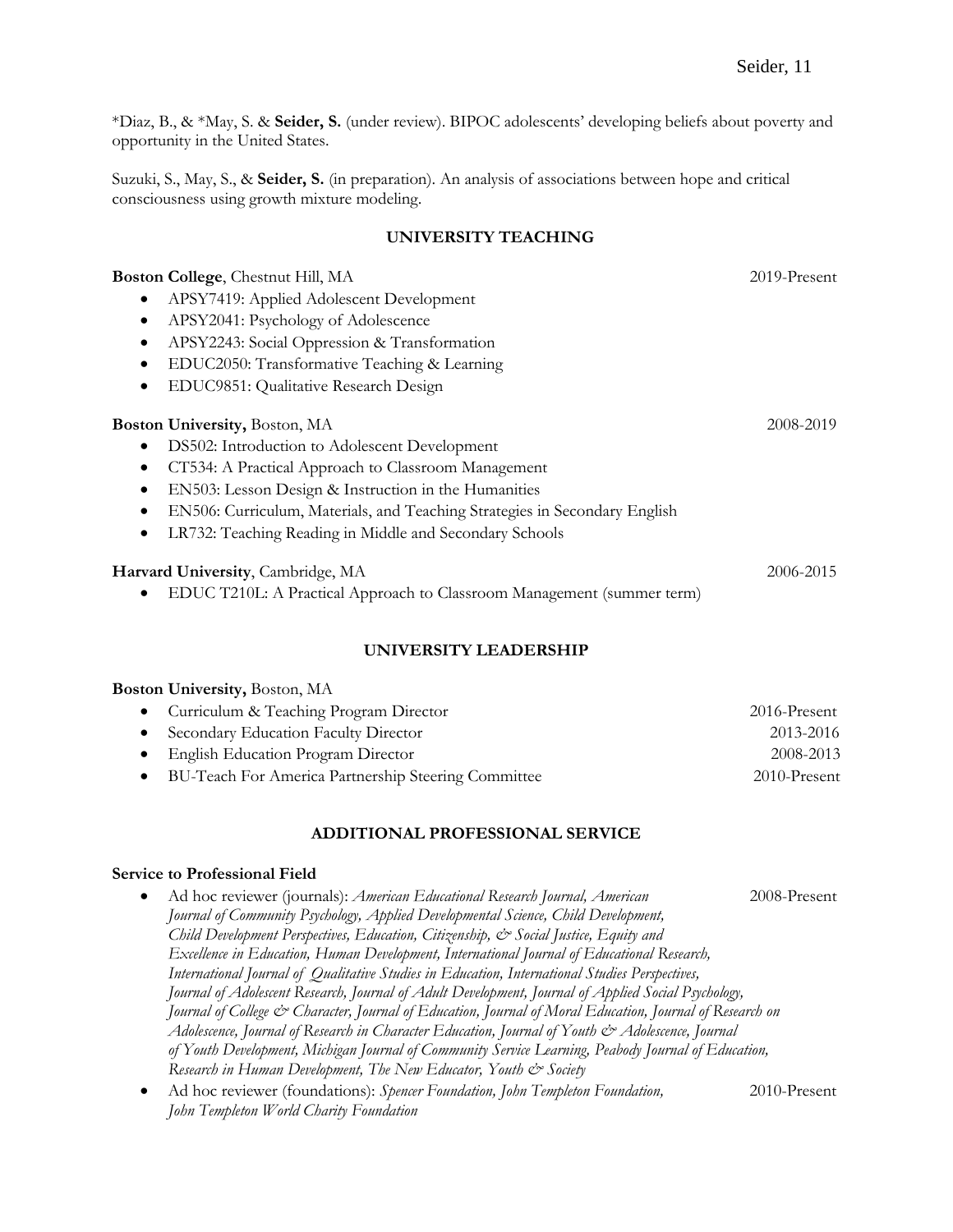# Seider, 12

|           | Ad hoc reviewer (academic presses): Oxford University Press, Teachers College Press,<br>Harvard Education Press    | 2010, 2012, 2016 |
|-----------|--------------------------------------------------------------------------------------------------------------------|------------------|
| $\bullet$ | Ad hoc reviewer (conferences): AERA Adolescence & Youth Development SIG,<br>AERA Moral Development & Education SIG | 2010             |
| $\bullet$ | Member, Good Work Awards Committee, Association for Moral Education                                                | 2011-2014        |
|           | Member, Research Awards Committee, Center for Engaged Democracy                                                    | 2011-2013        |
|           | Member, Education Review Panel, EdVestors                                                                          | 2012             |
|           | Member, Advisory committee, Boston Public Schools' Language Arts Materials Adoption                                | 2010             |

# **Service to Boston College**

| Member, Lynch School Promotion & Tenure Committee<br>$\bullet$                                       | <b>Fall 2021</b> |
|------------------------------------------------------------------------------------------------------|------------------|
| Committee Member, PSAP Critical Consciousness DIP<br>$\bullet$                                       | 2021-2022        |
| Member Ad hoc qualitative methods courses working group<br>$\bullet$                                 | 2020-Present     |
| Member, Donovan Scholars Program Advisory Board<br>$\bullet$                                         | 2020-Present     |
| Member, Ad hoc formation and social justice working group<br>$\bullet$                               | 2020-Present     |
| Member, Ad hoc summer research for undergraduates of color working group<br>$\bullet$                | 2020-Present     |
| Member, Formative Education & Online Teaching Project<br>$\bullet$                                   | 2020             |
| Member, Lynch School Academic Standards Committee<br>$\bullet$                                       | 2020-Present     |
| Mentor, Graduate Student Instructor, Applied Adolescent Dev't<br>$\bullet$                           | 2020             |
| Advisor, McNair Scholars Exploratory Program<br>$\bullet$                                            | 2019-Present     |
| Member, Applied Developmental Psychology Master's Degree Committee<br>$\bullet$                      | 2019-Present     |
| Member, Applied Developmental Psychology Doctoral Steering Committee<br>$\bullet$                    | 2020-Present     |
| Member, Applied Developmental Psychology Doctoral Mentoring Sub-Committee<br>$\bullet$               | 2020-Present     |
| Mentor, Lynch School of Education Junior Faculty Mentoring Program<br>$\bullet$                      | 2020-Present     |
| <b>Service to Boston University</b>                                                                  |                  |
| Search Committee (Chair), Clinical Assistant Professor of English Education<br>$\bullet$             | 2018-2019        |
| College of Education Partnerships Committee<br>$\bullet$                                             | 2018-Present     |
| Curriculum Committee, BU Kilachand Honors College<br>$\bullet$                                       | 2017-Present     |
| Search Committee, BU Undergraduate Research Opportunities Program Director<br>$\bullet$              | 2017             |
| Search Committee (elected), School of Education, Dean<br>$\bullet$                                   | 2016-2017        |
| Member, Promotion & Tenure Committee<br>$\bullet$                                                    | 2014-2016        |
| Member, Faculty Affairs Committee<br>$\bullet$                                                       | 2012-2013        |
| Member, SED Scholarship Selection Committee<br>$\bullet$                                             | 2011-2013        |
| Faculty advisor, Journal of Education<br>$\bullet$                                                   | 2010-Present     |
| Faculty advisor, Generation Citizen, Boston University chapter<br>$\bullet$                          | 2010-2013        |
| Ad hoc Committee on SED Research and Doctoral Programs<br>$\bullet$                                  | 2010-2012        |
| Ad hoc Constitutional Amendment Committee, Boston University<br>$\bullet$                            | 2009-2010        |
| Mentor, Hubert H. Humphrey Fellowship Program, Boston University<br>$\bullet$                        | 2009-2010        |
| Mentor, Undergraduate Research Opportunities Program, Boston University<br>$\bullet$                 | 2011             |
| Mentor, Undergraduate Research Opportunities Program, Boston University<br>$\bullet$                 | 2009             |
| Search Committee (chair), School of Education, Assistant Professor of English Education<br>$\bullet$ | 2015             |
| Search Committee (chair), School of Education Associate Dean of Student Affairs<br>٠                 | 2014-2015        |
| Search Committee (chair), School of Education Director of Student Affairs<br>$\bullet$               | 2014-2015        |
| Search Committee (chair), Boston University English Education Assistant Professor<br>$\bullet$       | 2011-2012        |
| Search Committee, Boston University, Associate Dean for Research<br>$\bullet$                        | 2010-2011        |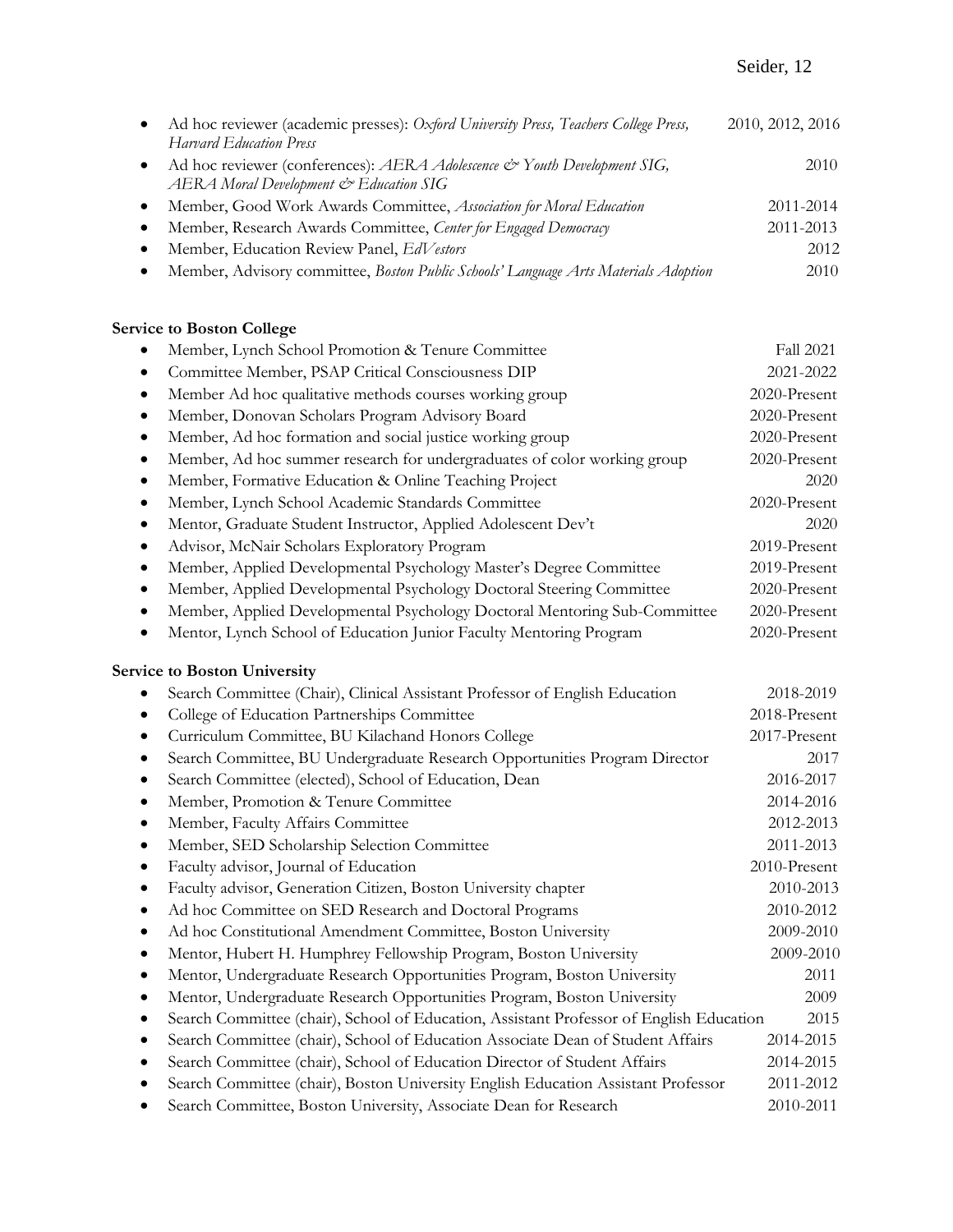| Search Committee, Boston University Special Ed Open-Rank Faculty Position<br>$\bullet$                                                                  | 2010-2011               |
|---------------------------------------------------------------------------------------------------------------------------------------------------------|-------------------------|
| Search Committee, Boston University Special Ed Open-Rank Faculty Position                                                                               | 2009-2010               |
| <b>SELECTED PRESENTATIONS</b>                                                                                                                           |                         |
| (* = graduate student supervisee; ** = undergraduate student supervisee)                                                                                |                         |
| Conferences, Institutes & Symposia, Organized or Co-Organized                                                                                           |                         |
| Organizer, Schooling and Youth Sociopolitical Development, American<br>Educational Research Association, Toronto, CA.                                   | April, 2019             |
| Program Committee, Promoting Character Development among Diverse<br>Children and Adolescents, Society for Research on Child Development Special Meeting | October, 2018           |
| Co-Organizer, Contemporary Investigations of Character Development in<br>Adolescence and Adulthood, Society for the Study of Human Development          | October, 2015           |
| Co-Organizer, The Past, Present & Future of Character Education Symposium,<br>Annual Meeting of American Educational Research Association               | April, 2014             |
| Co-Organizer, Boston Green Academy Annual Summer Literacy Institute,<br><b>Boston University</b>                                                        | 2013-2016               |
| Co-Organizer, The Future of Community Engagement in Higher<br>Education, Boston University                                                              | June, 2010 & June, 2011 |
| Co-Organizer, Gender & Multiculturalism in Moral Education,<br><b>Boston University</b>                                                                 | November, 2009          |

# **Online Workshops Co-Developed**

**Seider, S.** & Graves, D. (2021). Supporting students' racial identity and critical consciousness development for thriving and transforming the world. *Boston College Lynch School of Education Professional & Continuing Education.*

Graves, D., & **Seider, S.** (2020). Schooling for critical consciousness of race and racism. *Harvard Graduate School of Education Programs in Professional Education.*

# **Presentations at Refereed Conferences, by Organization**

#### **American Educational Research Association**

**Seider, S.**, Graves, D., & \*Diaz, B. (2021 April). The development of awareness of racism in adolescents of color over four years of high school. Paper presented at the annual meeting of the American Educational Research Association (AERA), Virtual Meeting.

Graves, D. & **Seider, S.** (2019 April). *Name the world: Teaching students to recognize and resist racial and economic inequity.* Paper presented at symposium on schooling and youth sociopolitical development at the annual meeting of the American Educational Research Association (AERA), Toronto, CA.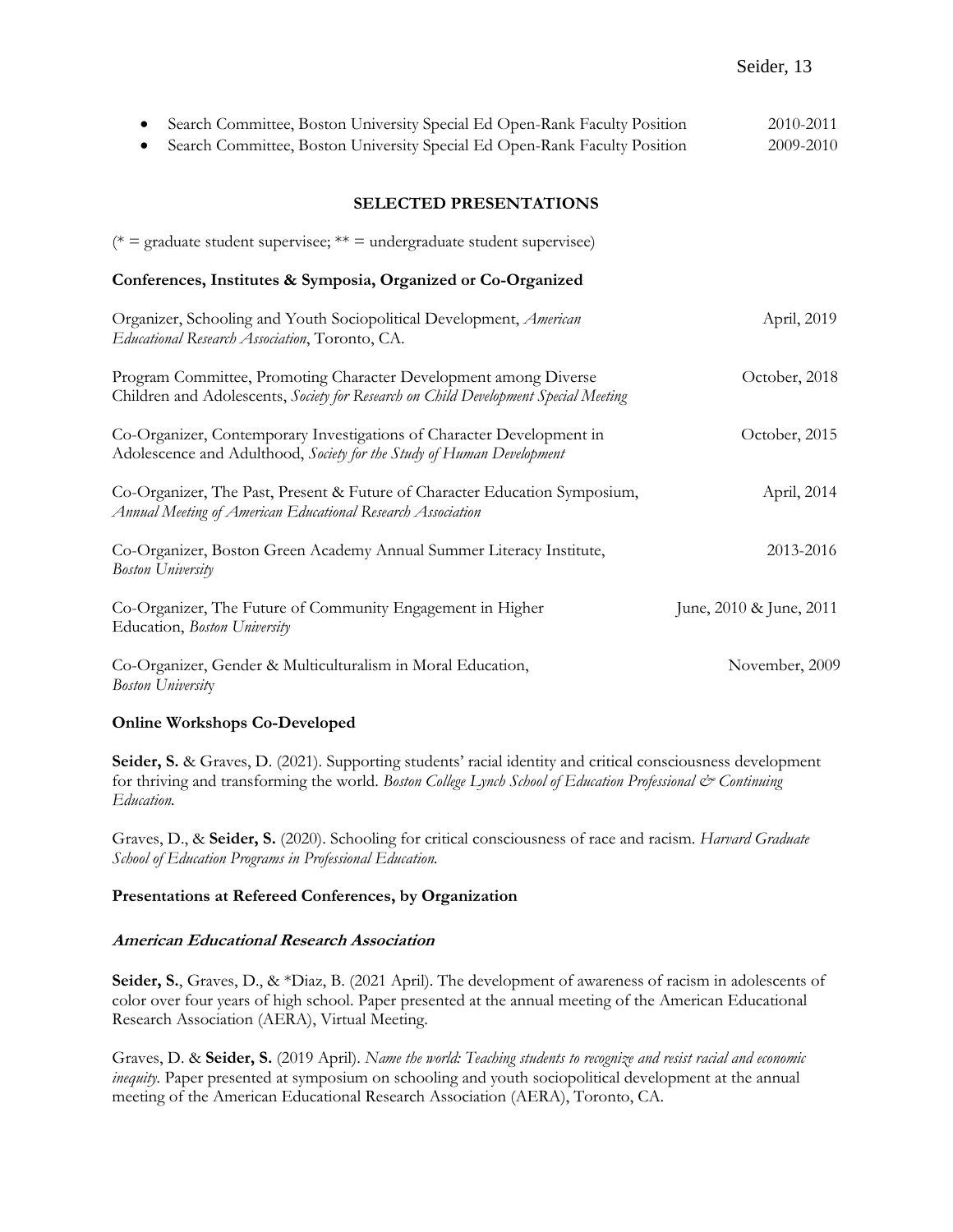**Seider, S.**, Clark, S., & Graves, D. (2019 April). *Black and Latinx adolescents' developing critical consciousness and its relationship to academic achievement.* Paper presented at paper session on Measures of Black Learners at the annual meetings of the American Educational Research Association (AERA), Toronto, CA.

Clark, S., & **Seider, S.** (2019 April). *The role of curiosity in the sociopolitical development of Black and Latinx adolescents.* Paper presented at paper session on critical citizenship education at the annual meetings of the American Educational Research Association (AERA), Toronto, CA.

\*Clark, S., Porter, T., & **Seider, S.** (2017, April). *Fostering adolescent intellectual curiosity: Student and teacher perspectives on indirect and direct methods of enculturation*. Paper presented at symposium on intellectual character development in adolescence at the annual meeting of the American Educational Research Association (AERA), San Antonio, TX.

Graves, D., **Seider, S.,** El-Amin, A., Kelly, L., \*Clark, S., \*Jennett, P., \*Soutter, M., \*Tamerat, J., \*\*Cabral, M., \*\*Johannsen, J., & \*\*Malhotra, S. (2017, April). *The development of Black and Latino students' perceptions of racism: A longitudinal study of urban high school students.* Paper presented at roundtable session in the annual meeting of the American Educational Research Association (AERA), San Antonio, TX.

**Seider, S.**, Graves, D., Kelly, L., \*Tamerat, J., \*Clark, S., \*Soutter, M., \*Jennett, P., El-Amin, A., \*\*Malhotra, S., \*\*Johannsen, J., & \*\*Cabral, M. (2017, April). *The development of sociopolitical consciousness of race and class inequality in adolescents attending urban schools.* Paper presented at roundtable session in the annual meeting of the American Educational Research Association (AERA), San Antonio, TX.

**Seider, S.,** Graves, D., El-Amin, A., \*Soutter, M., \*Clark, S., \*Tamerat, J., Jennett, P., \*\*Gramigna, K., \*\*Malhotra, S., & \*\*Johannsen, J. (2016, April). *The sociopolitical development of adolescents attending urban no excuses charter high schools.* Paper presented at the annual meeting of the American Educational Research Association (AERA), Washington DC.

**Seider, S.,** Graves, D., El-Amin, A., \*Soutter, M., \*Clark, S., \*Tamerat, J., Jennett, P., \*\*Gramigna, K., \*\*Malhotra, S., & \*\*Johannsen, J. (2016, April). *The sociopolitical development of Black adolescents attending urban progressive and no excuses charter high schools.* Paper presented at roundtable session in the annual meeting of the American Educational Research Association (AERA), Washington DC.

\*Soutter, M., & **Seider, S.** (2016, April). *The role of The Leader in Me in the social-emotional development of elementary students.* Paper presented at the annual meeting of the American Educational Research Association (AERA), Washington DC.

\*Soutter, M., Jennett, P., **Seider, S.,** & Graves, D. (2016, April). *Fostering critical hope and optimism with urban youth.* Paper presented at roundtable session in the annual meeting of the American Educational Research Association (AERA), Washington DC.

\*Clark, S., & **Seider, S**. (2016, April). *Critical curiosity: Its development and role in youth sociopolitical development.* Paper presented at roundtable session in the annual meeting of the American Educational Research Association (AERA), Washington DC.

**Seider, S.,** Graves, D., \*Clark, S., \*Soutter, M., El-Amin, A., \*\*Gramigna, K., & \*\*Kenslea, M. (2015, April). *The development of critical consciousness in urban adolescents attending Freirean and No Excuses charter high schools.* Paper presented at the annual meeting of the American Educational Research Association (AERA), Chicago, IL.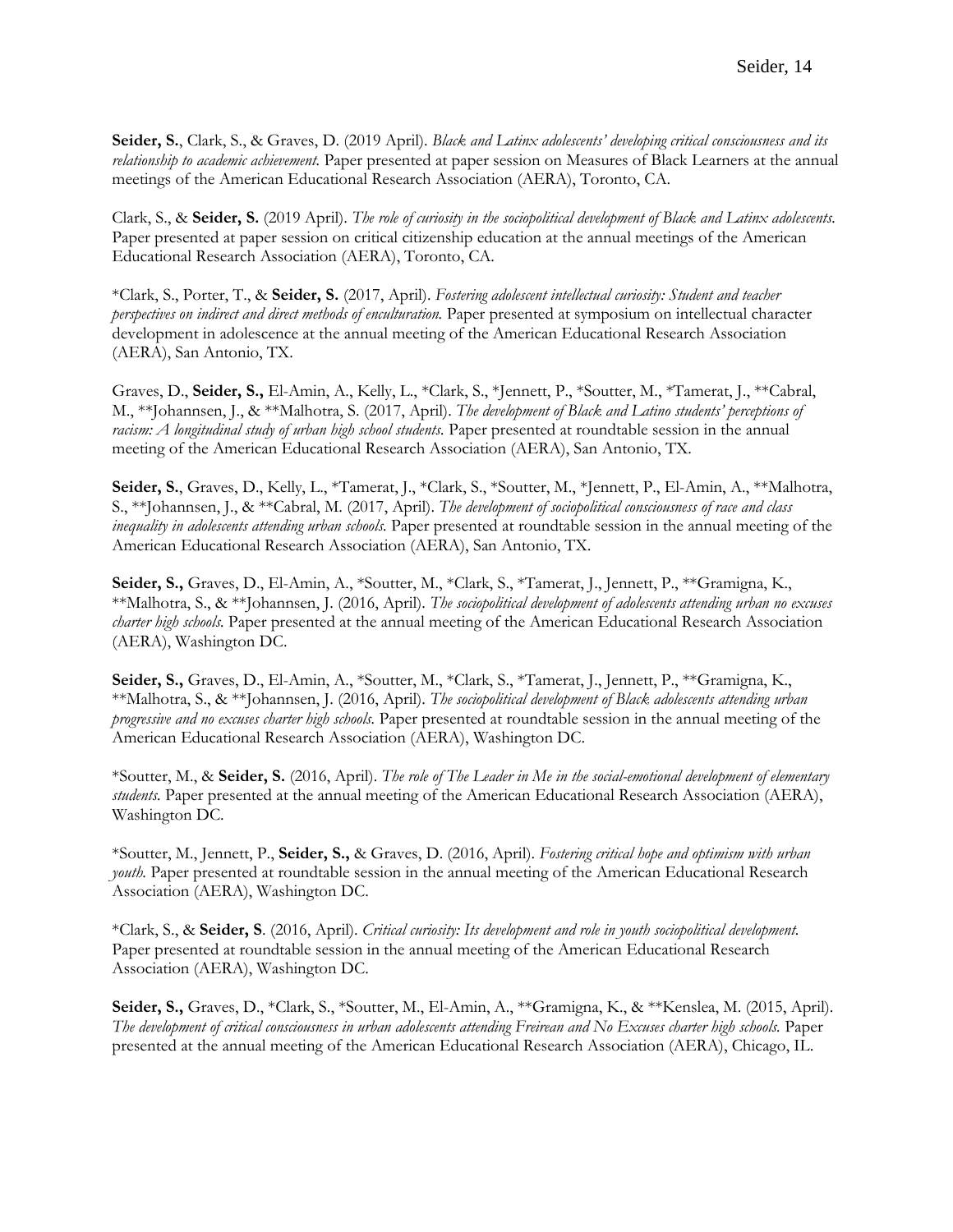Graves, D., **Seider, S.,** \*Clark, S., \*Soutter, M., \*Tamerat, J., \*Sklarwitz, S., & \*\*Yung, J. (2015, April). *Fostering race-based critical consciousness in black and Latino youth at five urban high schools.* Roundtable presentation at the annual meeting of the American Educational Research Association (AERA), Chicago, IL.

**Seider, S.**, Graves, D., \*Soutter, M., \*Clark, S., & \*Sklarwitz, S. (2014, April). *Critical consciousness combines moral, performance and civic character strengths to support positive youth development.* Paper presented at the annual meeting of the American Educational Research Association (AERA), Philadelphia, PA.

\*Sklarwitz, S., \*Fields, S. & **Seider, S.** (2014, April). *Changing attitudes, motivating action: A cross-disciplinary approach to developing global citizenship identity among privileged adolescents*. Paper presented at the annual meeting of the American Educational Research Association (AERA), Philadelphia, PA.

**Seider S.**, & \*Novick, S. (2013, April). *The role of moral and performance character strengths in predicting achievement and conduct among urban adolescents*. Paper presented at the annual meeting of the American Educational Research Association (AERA)*,* San Francisco, CA.

**Seider, S.**, \*Sklarwitz, S., & \*Fields, S. (2013, April). *The effect of linked non-western social studies and English coursework upon participating adolescents' commitment to global citizenship.* Poster presented at the annual meeting of the American Educational Research Association (AERA), San Francisco, CA.

**Seider, S.** (2012, April). *The role of an ethical philosophy course upon the moral development of urban middle school students.*  Paper presented at the annual meeting of the American Educational Research Association (AERA), Vancouver, British Columbia.

**Seider, S.** (2012, April). *The impact of ethical philosophy upon the character development of students at a high-performing urban charter school*. Paper presented at the annual meeting of the American Educational Research Association (AERA), Vancouver, British Columbia.

**Seider, S.** (2011, April). *The impact upon college students of community service learning involving youth vs. adults*. Paper presented at the annual meeting of the American Educational Research Association (AERA), New Orleans, LA.

**Seider, S.** (2011, April). *Parental support and community service learning.* Paper presented at the annual meeting of the American Educational Research Association (AERA), New Orleans, LA.

**Seider S.**, & Huguley, J. (2011, April). *College students, privilege, and community service learning.* Paper presented at the annual meeting of the American Educational Research Association (AERA)*,* New Orleans, LA.

**Seider, S.** (2010, May). *Community service learning and business students' beliefs about social justice*. Paper presented at the annual meeting of the American Educational Research Association (AERA), Denver, CO.

**Seider, S.** (2010, May). *Community service learning and college students' conception of poverty.* Paper presented at the annual meeting of American Educational Research Association (AERA), Denver, CO.

**Seider, S.** (2009, April). *Resisting obligation: How privileged adolescents conceive of their obligations to others*. Paper presented at the annual meeting of the American Educational Research Association (AERA), San Diego, CA.

**Seider, S.** (2008, March). *Fear as an impediment to social responsibility in privileged young adults.* Paper presented at the annual meeting of the American Educational Research Association (AERA), New York, NY.

**Seider, S.** (2007, November). *Catalyzing a commitment to community service in emerging adults*. Paper presented at the annual meeting of the Association for Moral Education (AME), New York, NY.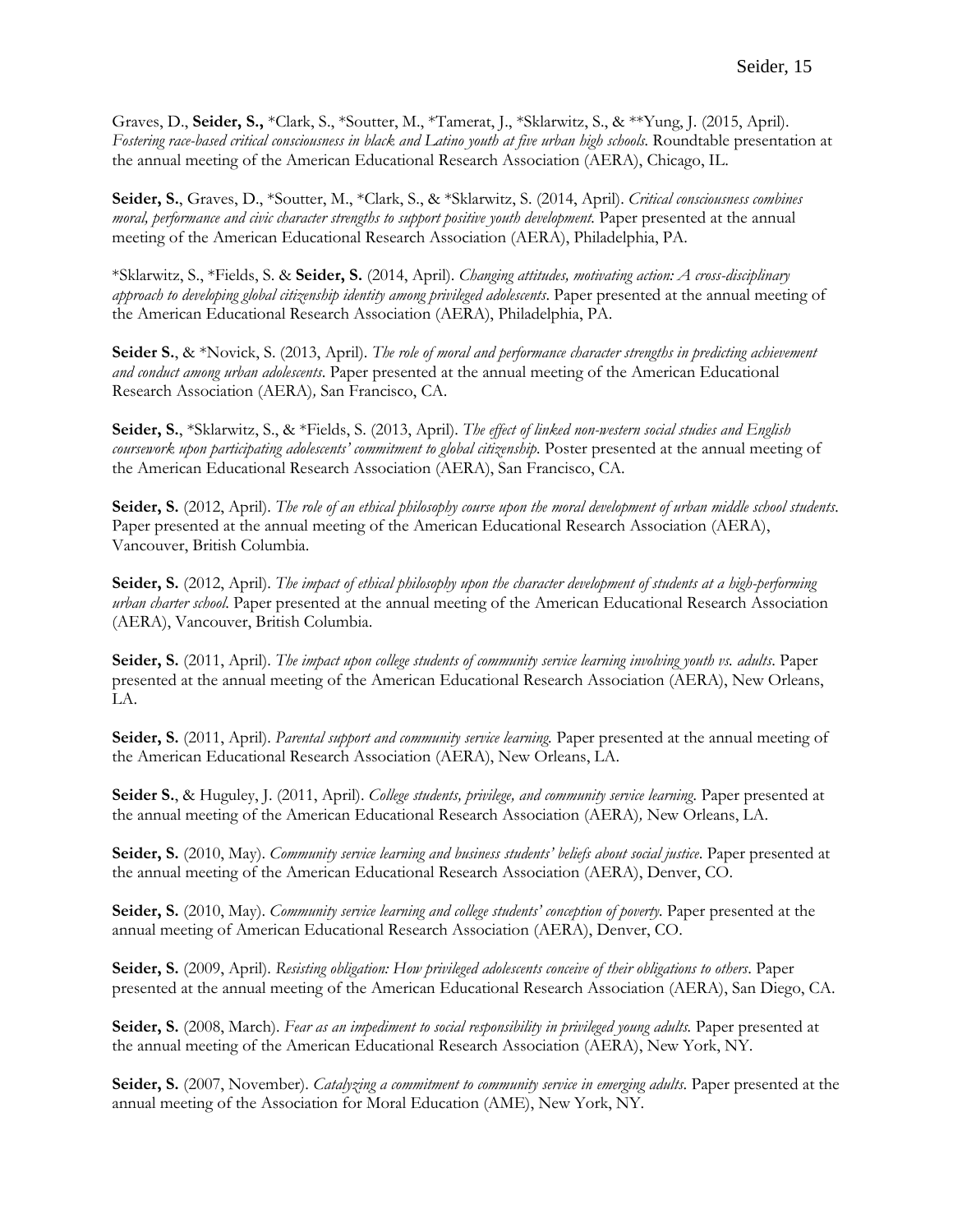#### **Society for Research on Adolescence**

**Seider, S.** (2013, March). *The unique contributions of moral, performance and civic character to the positive development of urban adolescents.* Paper presented (via video recording) at the bi-annual meeting of the Society for Research on Adolescence (SRA), Austin, TX.

**Seider, S.** (2012, March). *The effect of school-based practices on the social responsibility beliefs of urban adolescents.* Paper presented at the biennial meeting of the Society for Research on Adolescence (SRA)*,* Vancouver, British Columbia.

**Seider, S.** (2010, March). *Complicating college students' conception of the American dream through community service learning*. Paper presented at Society for Research on Adolescence (SRA) Youth Purpose Pre-conference, Philadelphia, PA.

#### **Society for Research on Child Development**

Suzuki, S., May, S., & **Seider, S.** (2021 April). *Hope and critical consciousness: An investigation using growth mixture modeling among youth of color in the United States.* Paper presented at the virtual biennial meeting of the Society for Research on Child Development (SRCD).

**Seider, S.,** Graves, D., & Clark, S. (2019 March). *How Black and Latinx adolescents' awareness of racism predicts sociopolitical agency and action in young adulthood.* Paper presented at the biennial meeting of the Society for Research on Child Development (SRCD), Baltimore, MD.

**Seider, S.**, Graves, D., Kelly, L, Clark, S., Tamerat, J., Soutter, M., Cabral, M., Malhotra, S., & Johannsen, J. (2017, April). *The development of critical consciousness of race and class inequality in adolescents attending urban high schools.* Paper presented at the biennial meeting of the Society for Research on Child Development (SRCD), Austin, TX.

**Seider, S**. (2011, April). *Changing elite college students' conceptions of poverty*. Paper presented at the biennial meeting of the Society for Research on Child Development (SRCD), Montreal, Canada.

#### **Association for Moral Education**

**Seider, S.**, Tamerat, J., Clark, S., Soutter, M., Malhotra, S., & Johannsen, J. (2016, December). *Investigating the role of diverse schooling models upon the critical consciousness and commitment to social action of marginalized adolescents.* Paper presented at the annual meeting of the Association for Moral Education (AME), Cambridge, MA.

Clark, S., & **Seider, S.** (2016 December). *Investigating the role of critical curiosity in youth critical consciousness development*. Poster presented at the annual meeting of the Association for Moral Education (AME), Cambridge, MA.

**Seider, S.** (2010, November). *The impact of parental support upon the community service learning experiences of American college students*. Paper presented at the annual meeting of the Association for Moral Education (AME), St. Louis, MO.

**Seider, S.** (2009, July). *The trouble with teaching ethics on trolley cars and train tracks*. Paper presented at the annual meeting of the Association for Moral Education (AME), Utrecht, Netherlands.

#### **Society for the Study of Emerging Adulthood**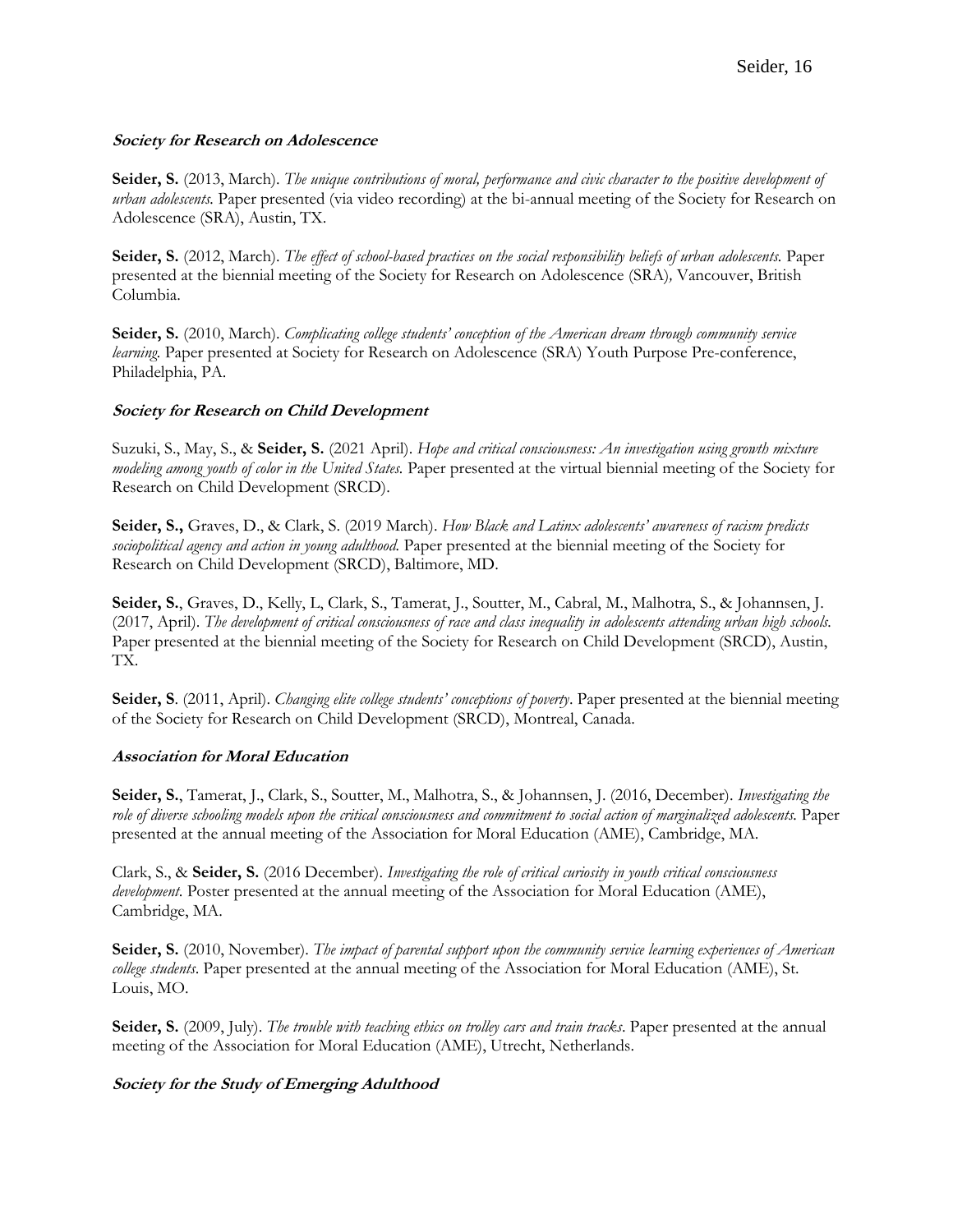**Seider, S.** (2011, October). *Complicating emerging adults' conception of the American dream*. Paper presented at the biennial meeting of the Society for the Study of Emerging Adulthood (SSEA), Providence, RI.

**Seider, S.** (2009, October). *Deepening the social responsibility of college students through philosophy, theology, and service*. Paper presented at the biennial meeting of the Society for the Study of Emerging Adulthood (SSEA), Atlanta, GA.

# **Other Conferences**

Kelly, L., Graves, D., & **Seider, S.** (2020, February). *Schooling for critical consciousness.* Paper presented at the Harvard Graduate School of Education Alumni of Color Conference, Cambridge, MA.

Clark, S., Porter, T., & **Seider, S.** (2017, January). *How should we teach intellectual character?: Student and teacher perspectives on the impact of enculturation on adolescent intellectual character growth*. Paper presented at the annual meeting of the Jubilee Centre, Oxford, UK.

Dwyer, R., Whillans, A.V., **Seider, S.C.**, Chen, B., Savalei, V. Novick., S.\*, Gramigna, K.J.\*\*, Mitchell, B.A., Dickerson, S.S., & Dunn, E.W. (2016). "Volunteering, health, and happiness". Poster presented at the Happiness & Well-being Preconference at the Society for Personality & Social Psychology, San Diego, CA.

#### **Invited Scholarly Presentations**

**Seider, S.,** & Graves, D. (2021 October). *Schooling for critical consciousness.* Invited keynote address for Consortium for Excellence in Teacher Education, Norton, MA (via Zoom).

**Seider, S.** & Graves, D. (2021 July). *Critical consciousness.* Invited presentation for EL Education Board of Trustees, New York, NY (via Zoom).

**Seider, S.** (2020 November). *Civic and youth development*. Invited panelist for roundtable at Society for Research & Child Development Special Meeting on Addressing and Reducing Inequality through Developmental Science, St. Louis, MO.

**Seider, S.,** & Graves, D. (2020 October). *Schooling for critical consciousness.* Invited talk for Bridgewater State University Martin Richard Institute for Social Justice, Bridgewater, MA.

**Seider, S.,** & Graves, D. (2020 May). *Schooling for critical consciousness.* Invited talk for Harvard Graduate School of Education Gutman Library Book Talks, Cambridge, MA.

**Seider, S.,** & Graves, D. (2020 January). *Schooling for critical consciousness: Engaging Black and Latinx youth in analyzing, navigating, and challenging racial injustice.* Invited talk for University of Pittsburgh Center on Race and Social Problems, Pittsburgh, PA.

**Seider, S.** (2019 October). *The development of critical consciousness and its relation to academic, civic, and social-emotional outcomes in adolescents of color.* Invited talk for Boston College Developmental Psychology Workshop, Chestnut Hill, MA.

**Seider, S.**, Graves, D., & Clark, S. (2019 October). *The development of critical consciousness and its relation to schooling, achievement and curiosity.* Invited talk for Harvard University Civic Moral & Education Initiative, Cambridge, MA.

**Seider, S.** (2019, February). *Youth critical consciousness predicts GPA and SAT scores.* Invited talk for Boston University Research on Tap: The American City: Promoting Inclusion or Sowing Dissension?, Boston, MA.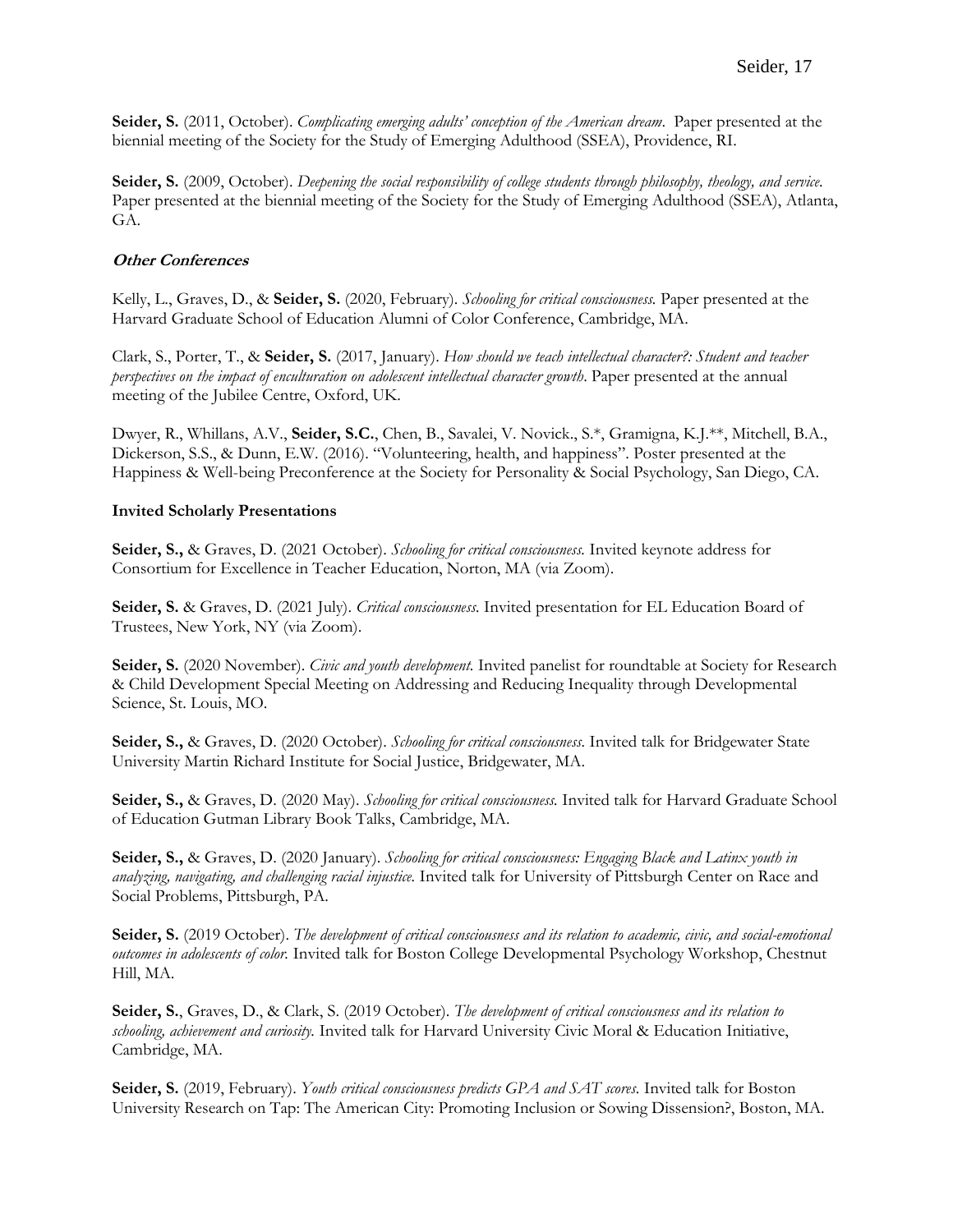**Seider, S.,** & Grave, D. (2019, February). *Interrogate the World: Schooling for critical consciousness.* Invited talk for University of Michigan Combined Program in Education & Psychology, Ann Arbor, MI.

**Seider, S.** (2017, May). *Fostering the critical consciousness of college students.* Invited talk for Tufts University's Social Emotional Learning-Civic Engagement Initiative, Medford, MA.

**Seider, S.** (2017, February). *Fostering the sociopolitical development of African American and Latinx adolescents attending no excuses and progressive high schools.* Invited talk for Boston College's Current Work in Developmental Psychology Colloquium Series, Chestnut Hill, MA.

**Seider, S.**, \*Tamerat, J., \*Clark, S., & \*\*Malhotra, S. (2015, November). *Preparing adolescents attending progressive and no excuses charter high schools to analyze, navigate, and challenge race and class inequality.* Invited talk for Harvard Graduate School of Education Civic & Moral Education Initiative, Cambridge, MA.

**Seider, S.** (2015, November). *The effects of the PULSE Program on Boston College Students.* Invited talk for Lilly Fellows Conference on Service, Faith & Higher Learning, Chestnut Hill, MA.

**Seider, S.** (2015, August). *Preparing adolescents attending progressive and no excuses charter high schools to analyze, navigate, and challenge race and class inequality.* Invited talk for Boston University School of Education Graduate Student Orientation, Boston, MA.

**Seider, S.** (2015, March). *The effects of the PULSE Program on Boston College Students.* Invited talk for Lilly Fellows Conference on Service, Faith & Higher Learning, Chestnut Hill, MA.

**Seider, S.** (2014, November). *The development of critical consciousness in adolescents attending Freirean and No Excuses Charter High Schools.* Invited talk for National Academy of Education Annual Meeting & Fellows Retreat, Washington DC.

**Seider, S.** (2013, May). *There's more to character education than grit.* Invited lecture for Boston University's Center for Character & Social Responsibility Annual Kevin Ryan Seminar, Boston, MA.

**Seider, S.**, & Stanfield-Adams. M. (2013, February). *There's more to character education than grit*. Invited lecture for Harvard University's Coalition for Character, Cambridge, MA.

**Seider, S.** (2012, November). *Building powerful school culture and student success through character education*. Invited lecture for Harvard University's Civic and Moral Education Initiative (CMEI) colloquium series. Cambridge, MA.

**Seider, S.** (2011, November). *Developing the ethical minds of adolescents*. Invited lecture for Learning and the Brain Conference: Preparing 21st Century Minds*,* Boston, MA.

**Seider, S.** (2011, October). *Building a powerful school culture through performance and moral character*. Invited presentation for Boston University's Center for Character and Social Responsibility, Boston, MA.

**Seider, S.** & Huguley, J. (2011, June). *Engaging college students from diverse backgrounds in community service learning*. Invited lecture for annual Future of Community Engagement in Higher Education Conference, Boston, MA.

**Seider, S.** (2010, November). *Shelter: Where Harvard meets the homeless*. Invited lecture for Colby College's Goldfarb Center for Public Affairs and Civic Engagement, Waterville, ME.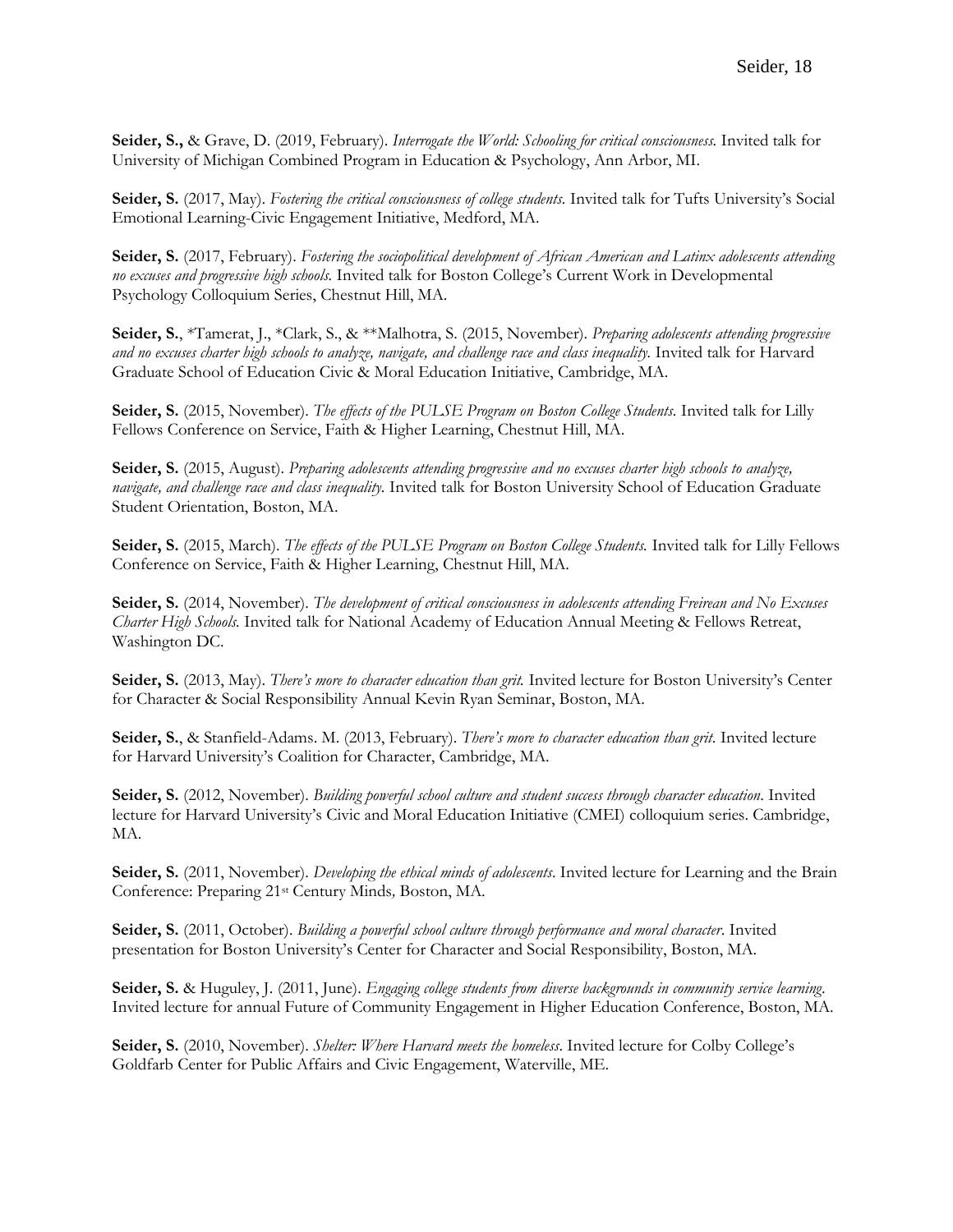**Seider, S.** (2010, October). *Civic development in adolescence and early adulthood*. Invited lecture for bi-annual meeting of Boston University School of Education Dean's Advisory Board, Boston, MA.

Koo, G., & **Seider, S.** (2009, May). *Video games and prosocial learning*. Invited presentation for Harvard University's Berkman Center for Internet & Society luncheon series, Cambridge, MA.

**Seider, S.** (2009, May). *The development of social responsibility through philosophy, theology and service.* Invited lecture for Boston University School of Education's Works in Progress (WIP) seminar, Boston, MA.

Koo, G., & **Seider, S.** (2009, February). *Prosocial video games*. Invited lecture for Harvard University's Berkman Center for Internet & Society Cyber Scholars working group, Cambridge, MA.

**Seider, S.** (2008, December). *Identity, millennials and the new digital world*. Invited presentation for Kean University's 21st Century Learning Conference: Going Global, Union, NJ.

**Seider, S.** (2008, January). *Engaging privileged youth in social action.* Invited lecture for Northwestern School of Education and Social Policy, Evanston, IL.

**Seider, S.** (2007, December). *Literature, justice and resistance: Engaging privileged youth in social action.* Invited paper for Boston University School of Education, Boston, MA.

#### **Invited Presentations for Practicing Educators and/or Public**

**Seider, S.** (2021 October). *Nurturing young people's critical consciousness to thrive in and transform the world.* 2021 CASEL SEL Exchange Virtual Summit, Chicago, IL.

Graves, D., & **Seider, S.** (2021 August). *Tools for antiracist education in this historical moment.* Keynote address for Connecticut Association of Schools Learning and Leading for Systemic Racial and Social Justice, Hartford, CT.

**Seider, S.** & Graves, D. (2020 December). *Schooling for critical consciousness.* Invited panelist for Education Development Center Social-Emotional Learning Academy Webinar, Boston, MA:

**Seider, S.,** & Graves, D. (2020, October). *Schooling for critical consciousness of racism.* Invited talk for EL Education 2020 Summit, New York, NY.

Graves, D., & **Seider, S.** (2020, September). *Schooling for critical consciousness.* Invited keynote address for Massachusetts DESE 2020 Civics Literacy Conference, Boston, MA.

Graves, D., & **Seider, S.** (2020, September). *Schooling for critical consciousness.* Invited talk for Somerville Public Schools. Somerville, MA.

**Seider, S.**, & Graves, D. (2020, July). *Schooling for critical consciousness.* Invited keynote talk for Facing History & Ourselves Teaching for Equity & Justice Online Summit. Brookline, MA.

**Seider, S.** (2020, June). *Schooling for critical consciousness.* Invited webinar for Harvard Graduate School of Education Programs in Professional Education "Big Ideas on Little Screens: Talks on Teaching Today," Cambridge, MA.

**Seider, S.** (2020, June). *Schooling for critical consciousness.* Invited webinar for Connecticut Black and Puerto Rican Legislative Caucus, Hartford, CT.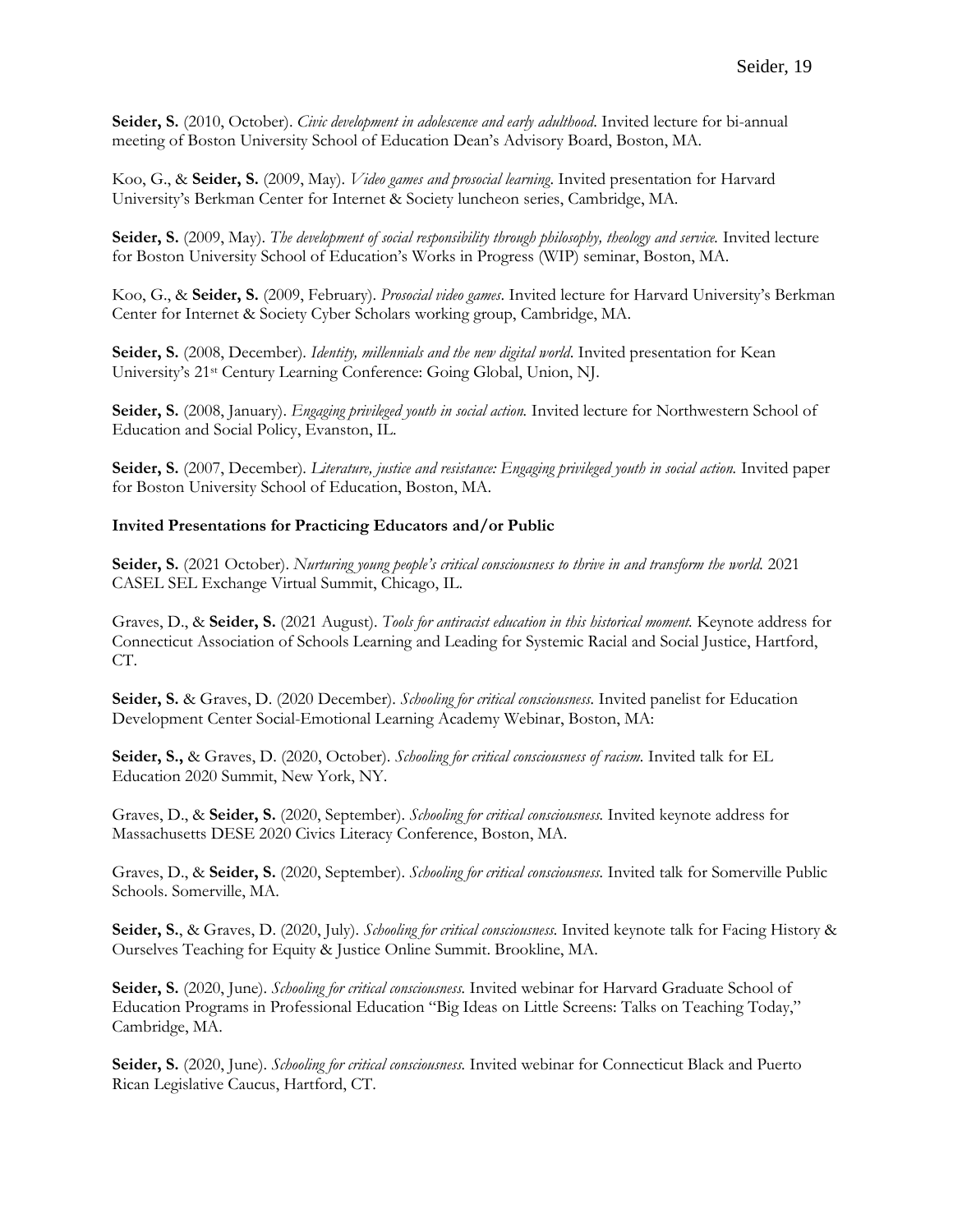**Seider, S**. (2020, June). *Schooling for critical consciousness.* Invited webinar for Boston Public Schools, Boston, MA.

**Seider, S.** (2020, June). *Schooling for critical consciousness.* Invited webinar for Connecticut School Discipline Collaborative, Hartford, CT.

**Seider, S.** (2020, May). *Schooling for critical consciousness.* Invited webinar for Primary Source's Democracy lab: 8th grade civics for the 21st century, Watertown, MA.

**Seider, S.**, & Graves, D. (2020, April). *Schooling for critical consciousness of racism.* Invited webinar for Harvard Graduate School of Education Reimagining Integration in Diverse and Equitable Schools (RIDES), Cambridge, MA.

Seider, S. (2019, November). *Schooling for critical consciousness: Preparing youth to thrive in and transform the world.* Invited talk for Arlington Public Schools, Arlington, MA.

**Seider, S.** (2019, October). *Schooling for positive racial-ethnic identity and critical consciousness.* Invited talk for Mozart Elementary School faculty and parents, Boston, MA.

**Seider, S.** (2019, August). *Schooling for critical consciousness.* Invited talk for Our Sisters School faculty orientation, New Bedford, MA.

**Seider, S.** (2018, December). *Character, critical consciousness and school culture.* Invited talk for Innovate Public Schools, San Jose, CA (via skype).

**Seider, S.**, & El-Amin, A. (2018, December). *Fostering youth critical consciousness of racial and economic injustice.*  Teach For America- Massachusetts Lunch & Learn, Boston, MA.

El-Amin, A., Graves, D., & **Seider, S.** (2018, April). *The role of educators in fostering positive racial identity in youth of color.* Keynote presentation for Sontag Prize Fellows, Cambridge, MA.

**Seider, S**., & Graves, D. (2018, April). *Fostering youth critical consciousness of racial and economic injustice.* Invited talk for Transcend Education, New York, NY (via zoom).

El-Amin, A., Graves, D., & **Seider, S.** (2018, February). *The role of educators in fostering critical consciousness and positive racial identity in youth of color.* Keynote presentation for Sontag Prize Fellows, Cambridge, MA.

Seider, S. (2018, January). *Character, critical consciousness and school culture*. Invited talk for Innovate Public Schools, San Jose, CA (via skype).

Seider, S. (2017, November). *Fostering critical consciousness at school*. Invited presentation for Blackstone Academy Charter School Faculty, Pawtucket, RI.

Kelly, L., & **Seider, S.** (2017 August). *Fostering critical consciousness at school.* Invited presentation for Democracy Prep Charter High School Faculty, Harlem, NY.

Kelly, L., & **Seider, S.** (2017 July). *Fostering critical consciousness at school.* Invited presentation for Democracy Prep Charter Network Leadership Institute, Harlem, NY.

**Seider, S.** (2017 May). *Social justice education.* Invited panelist for Boston University Equity, Diversity & Inclusion Sponsored Discussion, Boston, MA.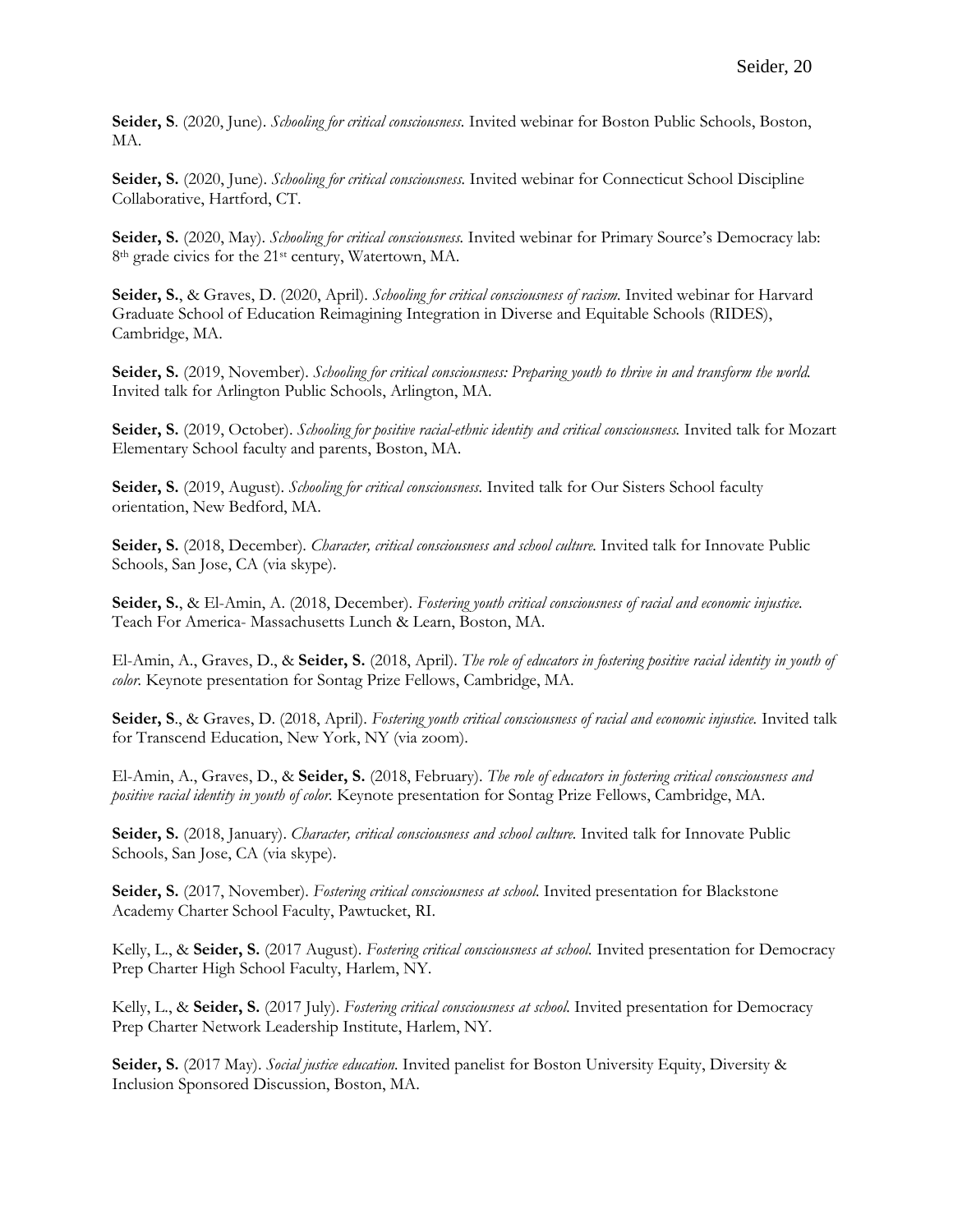**Seider, S.** (2017 April). *Civic engagement: Purposeful contributions to a greater good.* Invited panelist for Boston Athenaeum Society, Boston, MA.

Seider, S. (2017 January). *Critical consciousness is a lever for college student success*. Invited Journal of College & Character Twitter hangout, Gainesville, FL.

**Seider, S.** (2016, November). *Character, critical consciousness and school culture.* Invited talk for Innovate Public Schools, San Jose, CA (via skype).

**Seider, S**. (2015, November). *The role of moral, performance and civic character development to fostering student success.* Invited talk for Learning & the Brain: The Science of Character, Boston, MA.

**Seider, S.**, \*Soutter, M., & \*Clark, S. (2015, November). *Critical consciousness combines civic, performance and intellectual character strengths to foster positive youth development.* Invited talk for Learning & the Brain: The Science of Character, Boston, MA.

**Seider, S.** (2015, May). *On being a mayoral teacher*. Invited speech for Boston University School of Education Undergraduate Robing Ceremony, Boston, MA.

**Seider, S.** (2015, February). *How powerful school culture can point students toward success.* Invited talk for Franklin-McKinney High Quality Schools Compact School Leaders, San Jose, CA (via skype).

**Seider, S.** (2014, October). *Fostering character and critical consciousness.* Invited talk for Innovate Public Schools Principal Fellows, San Jose, CA (via skype).

**Seider, S.** (2013, March). *The role of character education programming in cultivating excellent, ethical and engaged students.*  Invited lecture for Harvard Project Zero's Good Work Conference, Dedham, MA.

**Seider, S.**, Berkley, D., & Stanfield-Adams. M. (2012, November). *There's moral to character education than grit*. Invited lecture at Boston University, Boston, MA.

**Seider, S.** (2012, September). *Character compass: How powerful school culture can point students toward success.* Invited lecture for Boston University Alumni Weekend, Boston, MA.

**Seider, S.** (2012, March). *Building student success through character education*. Invited lecture at Alma del Mar Charter School, New Bedford, MA.

**Seider, S.** (2011, October). *Shelter: Where Harvard meets the homeless.* Invited lecture at Winchester Public Library Winchester, MA.

**Seider, S.** (2011, October). *Shelter: Where Harvard meets the homeless*. Invited lecture at Arch Street United Methodist Church, Philadelphia, PA.

**Seider, S.**, Berkley, D., & Stanfield-Adams, M. (2011, April). *Character education in theory and action.* Invited lecture for annual conference of Boston University Center for Character & Social Responsibility, Boston, MA.

**Seider, S.** (2011, April). *Shelter: Where Harvard meets the homeless*. Invited lecture for Harvard University's Housing Opportunities Week, Cambridge, MA.

**Seider, S.** (2011, January). *Emerging adults and public service.* Invited lecture for City Year National Recruitment Team Conference, Boston, MA.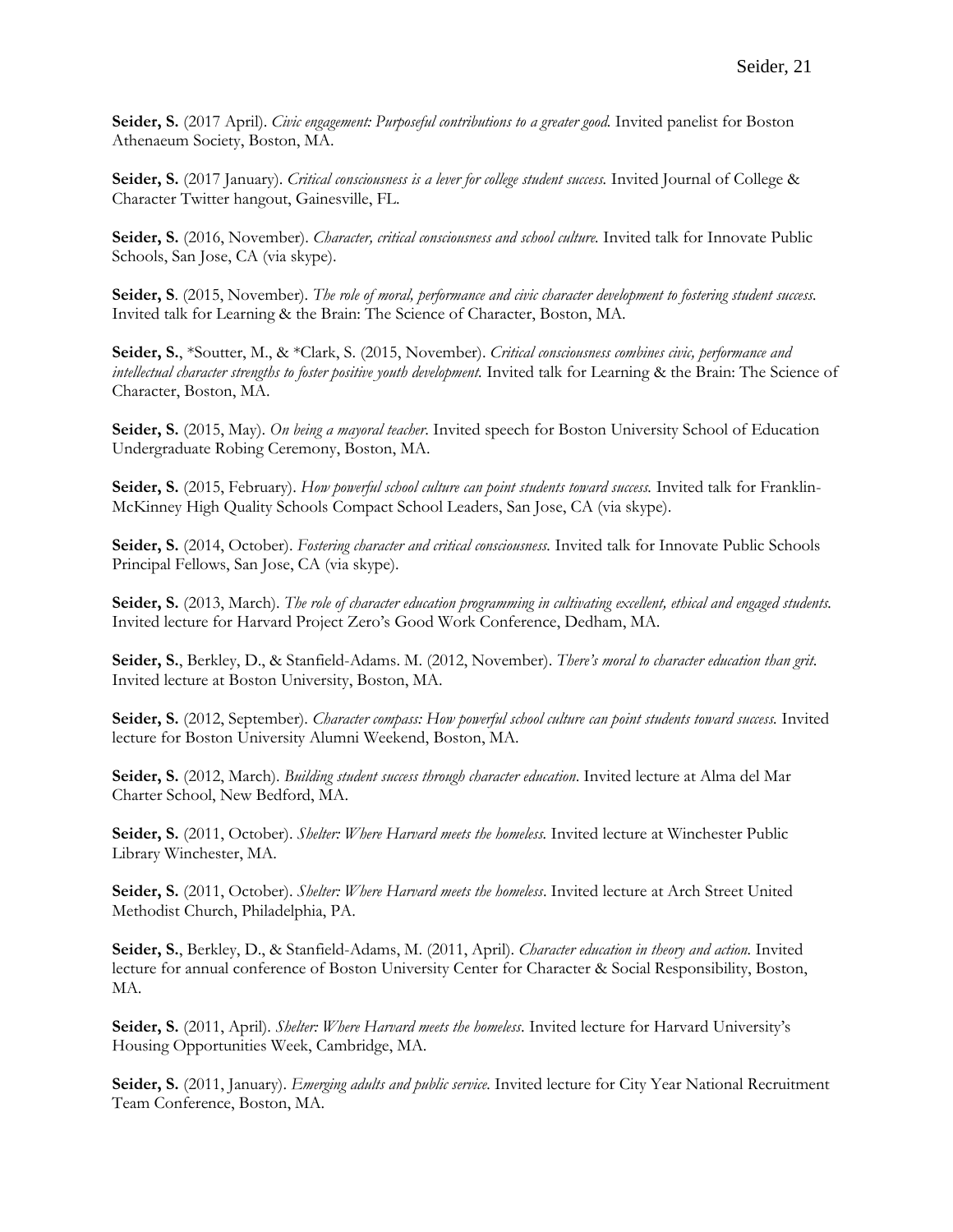**Seider, S.** (2010, November). *Shelter: Where Harvard meets the homeless.* Invited lecture at University Lutheran Church, Cambridge, MA.

**Seider, S.** (2010, April). *Teaching social justice in the suburbs: Some pitfalls to avoid.* Invited lecture for annual conference of Boston University Center for Character & Social Responsibility, Boston, MA.

**Seider, S.** (2010, April). *Education and multiple intelligences theory.* Invited lecture for Boston University School of Education Junior Open House, Boston, MA.

**Seider, S.** (2009, May). *Catalyzing a commitment to social justice in college students*. Invited lecture for Boston College PULSE faculty retreat, Chestnut Hill, MA.

**Seider, S.** (2009, April). *How adolescents conceive of their responsibilities to others.* Invited lecture for Boston University's Character Education Club, Boston, MA.

**Seider, S.** (2005, November). *Frame-changing experiences and a commitment to community service*. Invited presentation for annual meeting of Harvard University Phillips Brooks House Association's Board of Trustees, Cambridge, MA.

**Seider, S.** (2002, June). *Literature and social justice*. Invited presentation for Westwood Educational Foundation, Westwood, MA.

#### **Invited Professional Development Workshops**

**Seider, S.**, and Graves, D. (2021 October). *Schooling for critical consciousness.* Invited presentation for Gardner Pilot Academy, Boston, MA.

**Seider, S.,** & Graves, D. (2021 October). *Raising high school school students' critical consciousness of racism: Part II*. Invited workshop series for Curtis Guild Elementary School, Boston, MA.

**Seider, S.,** & Graves, D. (2021 August). *Raising high school school students' critical consciousness of racism: Part I*. Invited workshop series for Curtis Guild Elementary School, Boston, MA.

**Seider, S.** (2021 August). *Nurturing young people's critical consciousness to thrive in and transform the world.* Invited presentation for Connecticut Association of Schools Learning and Leading for Systemic Racial and Social Justice, Hartford, CT.

**Seider, S.** (2021 July). *Data-driven equity.* Invited workshop for Boston College Lynch Leadership Academy, Chestnut Hill, MA.

**Seider, S.,** & Graves, D. (2021 June.). *Raising high school school students' critical consciousness of racism: Part I*. Invited workshop series for Haverhill High School, Haverhill MA.

**Seider, S.,** & Graves, D. (2021 January). *Raising elementary school students' critical consciousness of racism: Part II*. Invited workshop series for Otis Elementary School, Boston, MA.

**Seider, S.,** & Graves, D. (2021 January). *Raising elementary school students' critical consciousness of racism: Part II*. Invited workshop series for Bradley Elementary School, Boston, MA.

**Seider, S.,** & Graves, D. (2020 December). *Raising elementary school students' critical consciousness of racism: Part II*. Invited workshop series for Patrick Kennedy Elementary School, Boston, MA.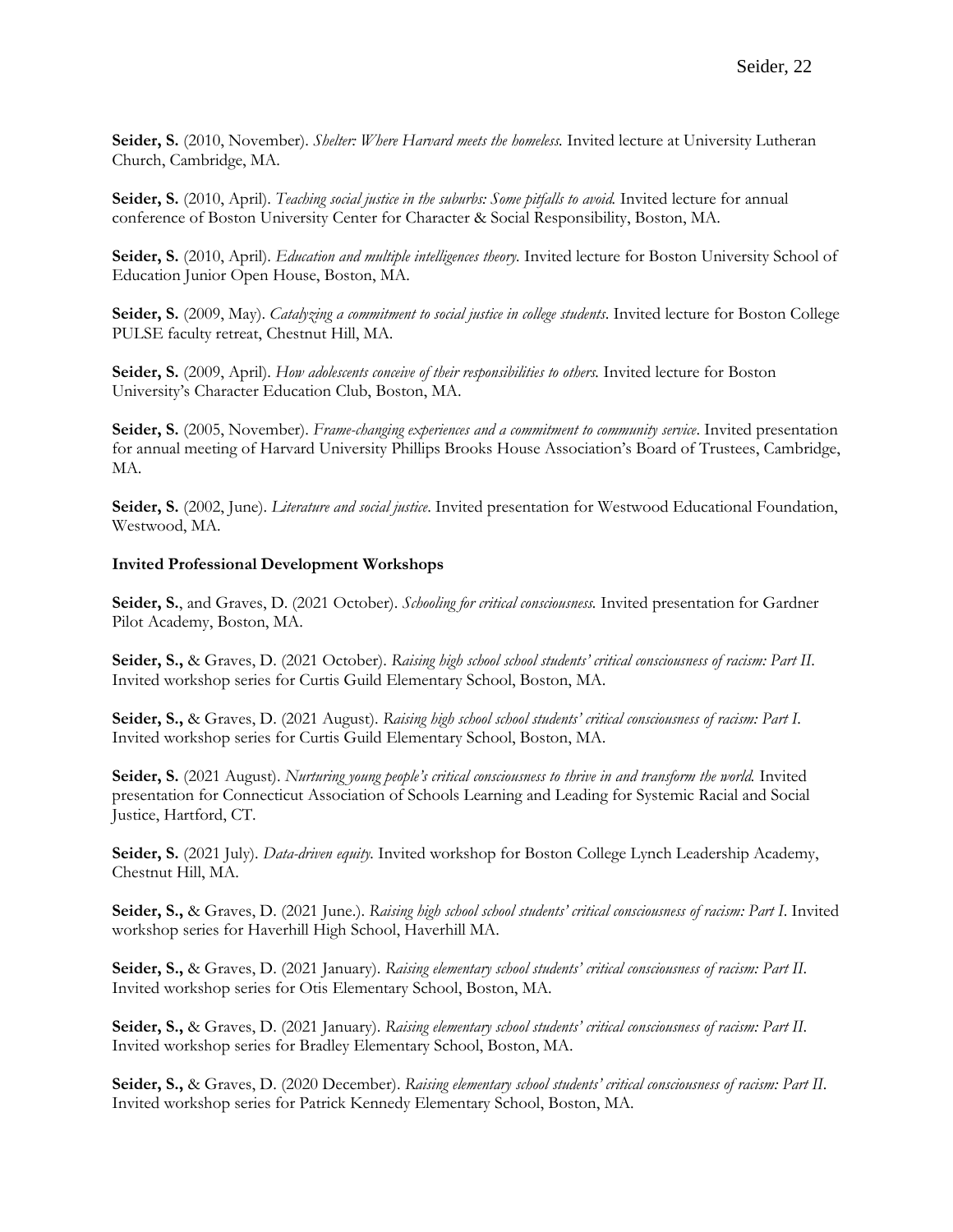**Seider, S.** (2020 October). *Action research to support youth critical consciousness.* Invited workshop series for Fenway High School, Boston, MA.

**Seider, S.,** & Graves, D. (2020 August). *Raising elementary school students' critical consciousness of racism: Part I*. Invited workshop series for James Otis Elementary School, Boston, MA.

**Seider, S.,** & Graves, D. (2020 August). *Raising elementary school students' critical consciousness of racism: Part I*. Invited workshop series for Patrick Kennedy Elementary School, Boston, MA.

**Seider, S.,** & Graves, D. (2020 August). *Raising elementary school students' critical consciousness of racism: Part I*. Invited workshop series for M.A. Bradley Elementary School, Boston, MA.

**Seider, S.** (2020 July). *Data-driven equity.* Invited workshop for Boston College Lynch Leadership Academy, Chestnut Hill, MA.

**Seider, S.** (2020 May). *Data-driven equity II.* Invited workshop for Boston College Lynch Leadership Academy, Chestnut Hill, MA.

**Seider, S.** (2019 July). *Data-driven equity.* Invited workshop for Boston College Lynch Leadership Academy, Chestnut Hill, MA.

**Seider, S.** (2019, June). *Camp-wide discipline policies and collaborative problem solving.* Invited workshop for Harvard University Phillips Brooks House Association Summer Urban Program, Cambridge, MA.

**Seider, S.** (2019 April). *Data-driven equity II*. Invited workshop for Boston College Lynch Leadership Academy, Chestnut Hill, MA.

**Seider, S.** (2019 March). *How Critical Consciousness Equips Youth to Thrive In and Transform the World.* Invited workshop for Boston College Lynch Leadership Academy, Chestnut Hill, MA.

Seider, S. (2018 July). *Data-driven equity I*. Invited workshop for Boston College Lynch Leadership Academy, Chestnut Hill, MA.

**Seider, S.** (2018 April). *Data-driven equity II.* Invited workshop for Boston College Lynch Leadership Academy, Chestnut Hill, MA.

**Seider, S.** (2017 April). *Data-driven character and culture.* Invited workshop for Boston College Lynch Leadership Academy, Chestnut Hill, MA.

Seider, S. (2016, November). *Making the most of your fellowship year(s)*. Invited panelist for National Academy of Education Postdoctoral Fellows Retreat, Washington DC.

**Seider, S.** (2016, July). *Assessing school culture and character.* Invited workshop for Boston College Lynch Leadership Academy, Chestnut Hill, MA.

**Seider, S.** (2016, June). *Camp-wide discipline policies and practices.* Invited workshop for Harvard University Phillips Brooks House Association Summer Urban Program, Cambridge, MA.

**Seider, S.** (2016, March). *Data-driven character and culture.* Invited workshop for Boston College Lynch Leadership Academy, Chestnut Hill, MA.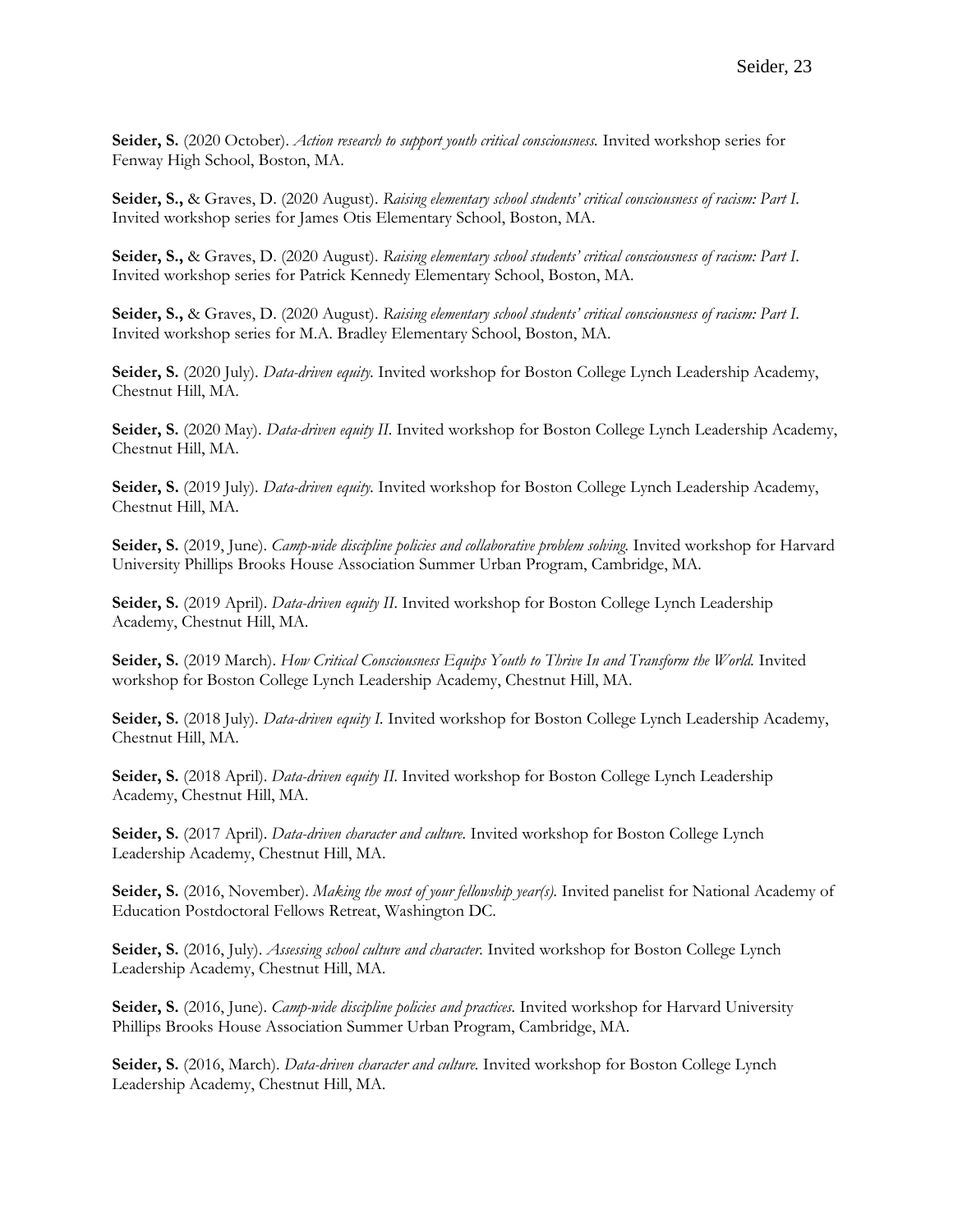**Seider, S.** (2015, August). *Lesson design 101.* Invited workshop for College Advising Corps, Boston, MA.

**Seider, S.** (2015, March). *Data-driven character and culture.* Invited workshop for Boston College Lynch Leadership Academy, Chestnut Hill, MA.

**Seider, S.** (2014 July). *Assessing character and culture.* Invited workshop for Boston College Lynch Leadership Academy, Chestnut Hill, MA.

**Seider, S.** (2014 March). *Measuring the effects of character and culture initiatives.* Invited workshop for Boston College Lynch Leadership Academy, Chestnut Hill, MA.

**Seider, S.** (2013, August). *Teaching rules and routines*. Invited workshop for Teach For America Corps Member Training, Chelsea, MA.

**Seider, S.** (2013, May). *Developing effective character education programming*. Invited workshop for leadership team of South Lawrence East Fifth Grade Academy, Lawrence, MA.

**Seider, S.** (2012, August). *A practical approach to classroom management.* Invited workshop for Academy of the Pacific Rim Public Charter School, Hyde Park, MA.

**Seider, S.** (2012, August). *Teaching rules and routines*. Invited workshop for Teach For America Corps Member Training*,* Chelsea, MA.

**Seider, S.** (2011, May). *Camp-wide discipline policies and practices.* Invited workshop for Harvard University Phillips Brooks House Association Summer Urban Program, Cambridge, MA.

**Seider, S.** (2010, August). *Evidence of excellent teaching.* Invited workshop for Watertown Public Schools New Teacher Induction, Watertown, MA.

**Seider, S.** (2010, June). *Camp-wide discipline strategies.* Invited workshop for Harvard University Phillips Brooks House Association Summer Urban Program, Cambridge, MA.

**Seider, S.** (2009, November). *Classroom management strategies.* Invited workshop for Harvard Graduate School of Education Noyce Fellows, Cambridge, MA.

**Seider, S.** (2009, August). *A practical approach to classroom management.* Invited workshop for Advanced Math and Science Academy Charter School, Marlborough, MA.

Seider, S. (2008, October). *Teaching in the extended block schedule*. Invited workshop for North Middlesex Regional High School, Townsend, MA.

**Seider, S.** (2008, August). *A practical approach to classroom management.* Invited workshop for John F. Kennedy Middle School, Springfield, MA.

**Seider, S.** (2008, June). *Creating a cognitive context for teaching and learning.* Invited workshop for Gilford Public Schools, Gilford, NH.

**Seider, S.** (2006, September). *A practical approach to classroom management.* Invited workshop for Foxboro Regional Charter School, Foxboro, MA.

**Seider, S.** (2005, July). *Teaching in the extended block schedule.* Invited workshop for Springfield Public Schools, Springfield, MA.